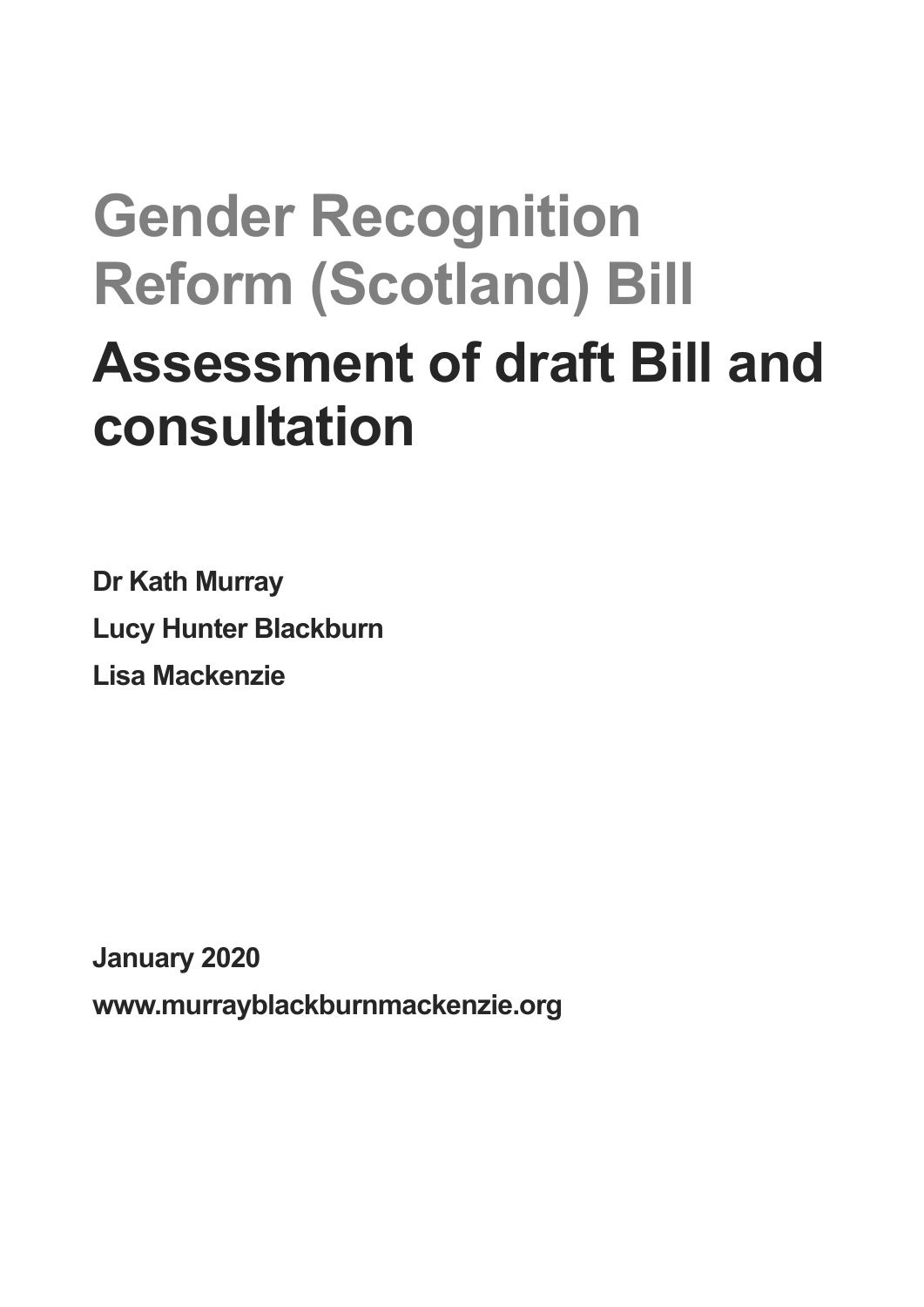# **Gender Recognition Reform (Scotland) Bill Assessment of draft Bill and consultation**

### **Table of contents**

| Part 1. Legal effects of a Gender Recognition Certificate (GRC)4          |  |
|---------------------------------------------------------------------------|--|
| Part 2. Gender self-declaration and the GRC-holding population10          |  |
|                                                                           |  |
|                                                                           |  |
|                                                                           |  |
| Appendix 1. Letter to the Cabinet Secretary for Social Security and Older |  |
|                                                                           |  |
|                                                                           |  |

### **Table of boxes**

| Box 1. 'The Care and Management of Individuals who are Transgender' 5      |    |
|----------------------------------------------------------------------------|----|
| Box 2. EHRC statement on sex and gender reassignment 5                     |    |
|                                                                            |    |
| Box 4. GRA consultation: Disclosure certificates and previous identities 8 |    |
| Box 5. 2019 consultation: estimated number of GRC applications 10          |    |
| Box 6. 2017 consultation: estimated number of GRC applications 11          |    |
| Box 7. Legal reform in Argentina: alliance with the media 15               |    |
| Box 8. Yogyakarta Principle 31: The Right to Legal Recognition16           |    |
| Box 9. Ireland 'Male-bodied transgender inmate housed with women'18        |    |
| Box 10. Consultation paper: single sex services exemption19                |    |
| Box 11. 'Transgendering women's space: A feminist analysis of perspectives |    |
|                                                                            | 22 |
| Box 12. Draft Equality Impact Assessment: Protected characteristic of sex  |    |
|                                                                            | 25 |
| Box 13. The restroom and locker room wars: Where to pee or not to pee26    |    |
|                                                                            |    |
|                                                                            |    |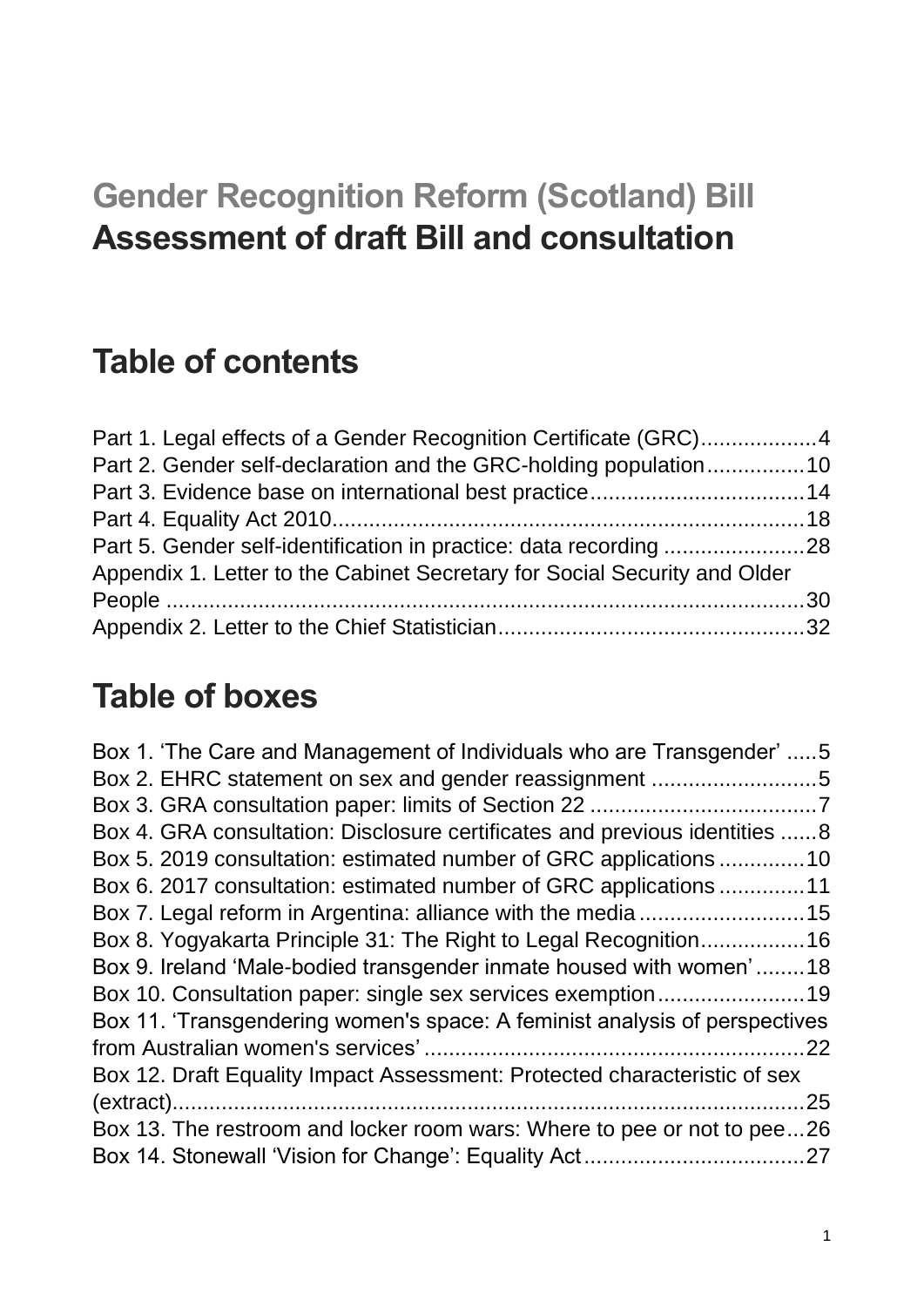### **Introduction**

- $1<sub>1</sub>$ The Gender Recognition Act 2004  $Act<sup>1</sup>$  enables a person aged 18 years or older, on application to a body called a Gender Recognition Panel, to be granted a gender recognition certificate (GRC), where the applicant: has or had gender dysphoria; "*has lived in the acquired gender*" for two years; and "*intends to continue to live in the acquired gender until death*". This, in turn, enables them to change the sex indicated on their birth certificate. There is no requirement to undergo any surgical or hormonal treatment and the current arrangement is compliant with the European Convention on Human Rights (ECHR).
- $2.$ In November 2017 the Scottish Government published its proposals to reform the 2004 Act and put legal recognition of gender identity on a self-declared basis. These proposals were opened to public consultation<sup>2</sup> which closed on 1 March 2018.
- $3<sub>1</sub>$ In November 2018 the Scottish Government published the consultation results (Scottish Government, 2018).<sup>3</sup> Over 15,600 people responded, just under half (49%) of whom were resident in Scotland. The majority (60%) agreed with the proposal to introduce a self-declaratory system for legal gender recognition. Among those supporting self-declaration, the most common comment was that gender identity is a personal matter. Second, that the existing process takes too long, is too difficult or expensive. Third, that the current process is intrusive. Other respondents claimed that the current process may contribute to ill health. It was also suggested that a shift to a system of self-declaration would bring Scotland in line with "*international best practice*".
- $4.$ Among those who did not support the proposals, the most frequently raised issue was concern that self-declaration may pose a risk to women's safety in spaces including toilets, changing rooms, hospital wards and refuges. Associated with this concern was that the system would be open to abuse by those with malign intent.
- 5. Particular concerns were raised for the victims of rape or domestic abuse and the safety of women in the prison system. Respondents also expressed concerns that the proposals represented a general erosion of the identity or the rights of women based on their sex, with implications for all-women shortlists, quotas for public boards, employment quotas and sport. It was also noted that the consultation paper failed to distinguish between sex and gender. Some respondents also thought that, rather than reinforcing gendered stereotypes, more effort should put into eradicating these.
- 6. In a statement to the Scottish Parliament on 20 June 2019, Cabinet Secretary for Social Security and Older People Shirley-Anne Somerville MSP announced that the Scottish Government would consult on a draft Bill to reform the Gender Recognition Act 2004 (GRA), and the process by which people can gain legal recognition of their self-declared gender identity.<sup>4</sup>

<sup>&</sup>lt;sup>1</sup> [Gender Recognition Act 2004](http://www.legislation.gov.uk/ukpga/2004/7/contents)

<sup>&</sup>lt;sup>2</sup> Scottish Government (2018) [Review of the Gender Recognition Act 2004](https://consult.gov.scot/family-law/review-of-the-gender-recognition-act-2004/) (Consultation Hub)

<sup>&</sup>lt;sup>3</sup> Scottish Government (2018) [Review of the Gender Recognition Act 2004: consultation analysis](https://www.gov.scot/publications/review-gender-recognition-act-2004-analysis-responses-public-consultation-exercise-report/)

<sup>4</sup> Cabinet Secretary Shirley-Anne Somerville (2019) [Statement on Gender Recognition 20 June 2019](https://news.gov.scot/speeches-and-briefings/statement-on-gender-recognition)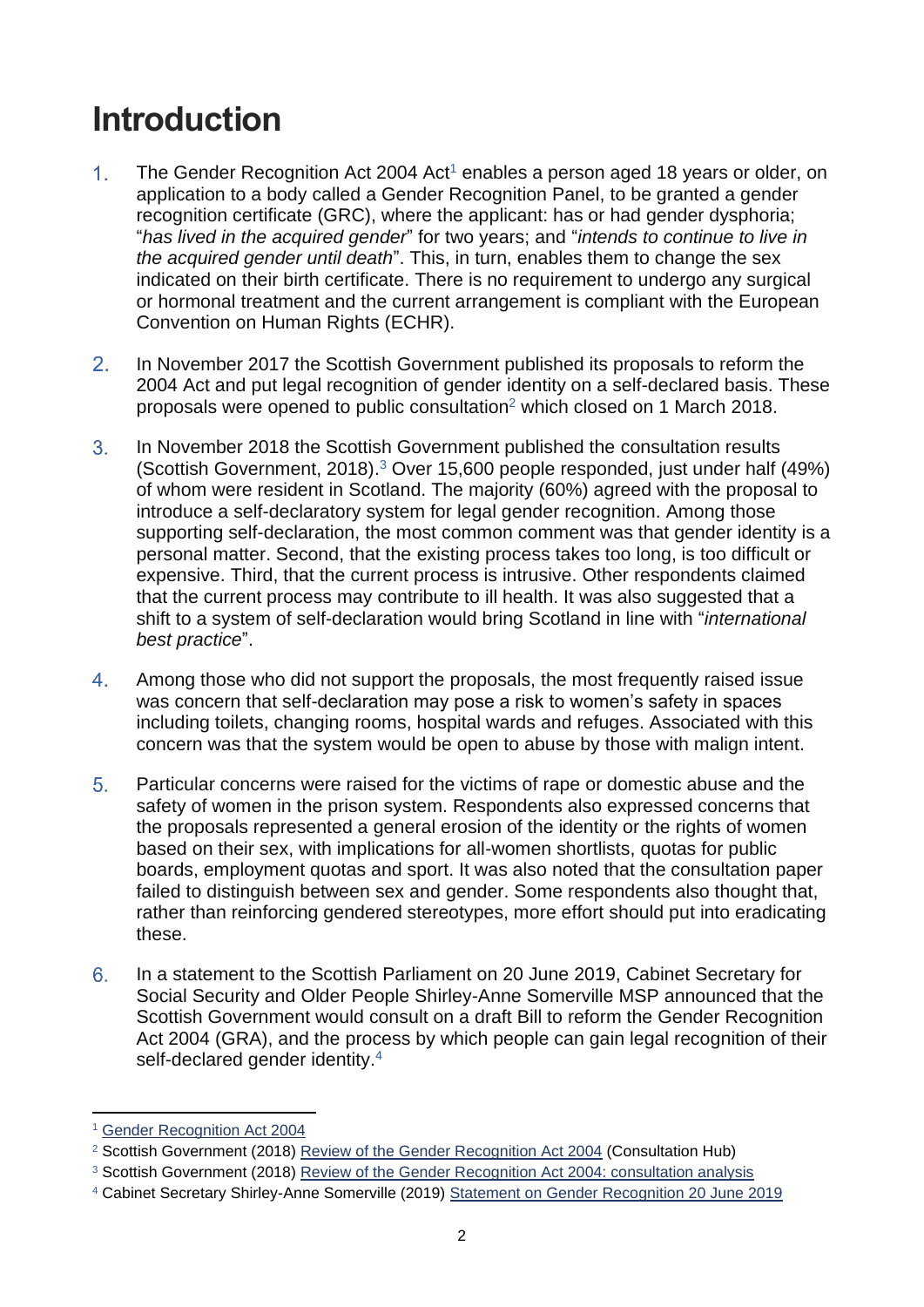- $7<sub>1</sub>$ In anticipation of the publication of the draft Bill, in October 2019 we published 20 key questions<sup>5</sup> that we thought the consultation paper should address. We focused on how self-declaration will work in law, the evidence base for reform, and the Scottish Government position on the Equality Act 2010. These are all questions which the Scottish Government had either answered at best implicitly, or not at all in its 2017 consultation on GRA reform, or which remained contested.
- <span id="page-3-0"></span>In December 2019 the Scottish Government published its draft Bill<sup>6</sup> and opened its 8. plans to public consultation.<sup>7</sup> The consultation closes on 17 March.
- 9. This report assesses the 2019 proposals for reform against our original 20 questions, to establish any gaps that remain unaddressed. We found that the current consultation paper answered five of our original questions (but raising more questions in each case), and partially answered two. Thirteen questions remained unanswered (of which around half related to data collection issues).
- 10. In early January 2020 we wrote to the Cabinet Secretary to raise several specific points which our initial reading of the consultation paper suggested needed clarification during the consultation period if consultees were to be able to respond properly. This letter is shown in **Appendix 1**.
- Most importantly, the Scottish Government has still to clarify how acquisition of a Gender Recognition Certificate (GRC) affects a person's legal rights of access to single-sex services and spaces. Without knowing this, it is hard to see how people can give informed comment on proposals that will lower the barriers for access to a GRC, increasing the numbers of those who become eligible to apply for a GRC to include those who do not have a diagnosis of gender dysphoria.
- 12. The 20 questions are structured under five headings: legal effects of a Gender Recognition Certificate; gender self-declaration and the GRC-holding population; evidence base on international best practice; Equality Act 2010 and gender selfidentification in practice (in relation to data collection).

*Most importantly, the Scottish Government has still to clarify how acquisition of a Gender Recognition Certificate (GRC) affects a person's legal rights of access to single-sex services and spaces.*

<sup>5</sup> MurrayBlackburnMackenzie (2019) [20 questions on GRA reform and gender self-declaration](https://murrayblackburnmackenzie.org/2019/10/07/20-questions-on-gra-reform-and-gender-self-declaration/) 7 Oct 2019

<sup>6</sup> Scottish Government (2019) [Gender Recognition Reform \(Scotland\) Bill \[Consultation draft\]](https://consult.gov.scot/family-law/gender-recognition-reform-scotland-bill/user_uploads/annex-c.pdf)

<sup>7</sup> Scottish Government (2019) [Gender Recognition Reform \(Scotland\) Bill A consultation by the Scottish](https://www.gov.scot/binaries/content/documents/govscot/publications/consultation-paper/2019/12/gender-recognition-reform-scotland-bill-consultation-scottish-government/documents/gender-recognition-reform-scotland-bill-consultation-scottish-government/gender-recognition-reform-scotland-bill-consultation-scottish-government/govscot%3Adocument/gender-recognition-reform-scotland-bill-consultation-scottish-government.pdf?forceDownload=true)  **[Government](https://www.gov.scot/binaries/content/documents/govscot/publications/consultation-paper/2019/12/gender-recognition-reform-scotland-bill-consultation-scottish-government/documents/gender-recognition-reform-scotland-bill-consultation-scottish-government/gender-recognition-reform-scotland-bill-consultation-scottish-government/govscot%3Adocument/gender-recognition-reform-scotland-bill-consultation-scottish-government.pdf?forceDownload=true)**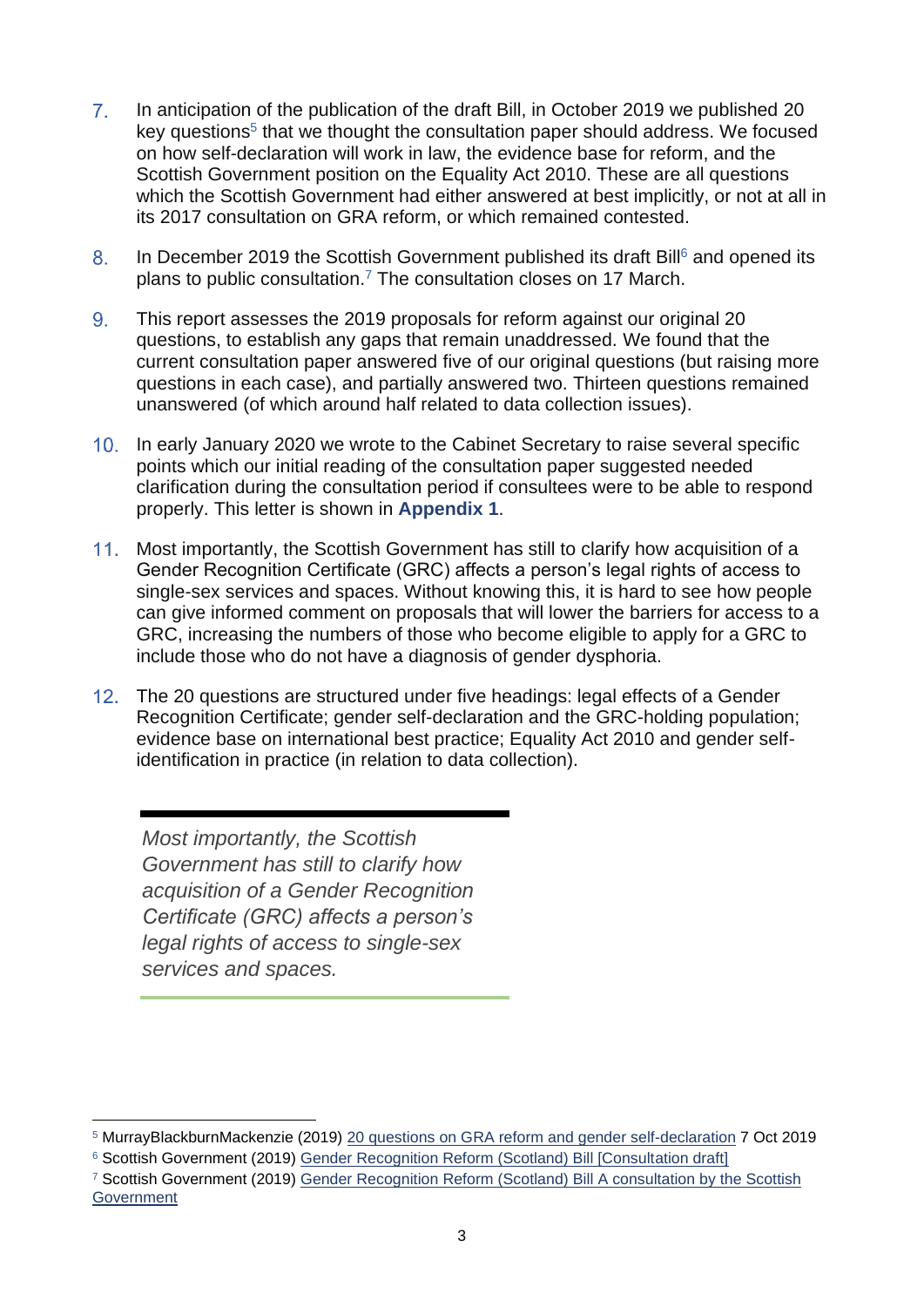# <span id="page-4-0"></span>**Part 1. Legal effects of a Gender Recognition Certificate (GRC)**

#### **Question 1. Does acquiring a GRC, and therefore a different legal sex, affect a person's legal rights under the Equality Act 2010?**

#### **Is this answered? No.**

#### **Background and analysis**

- Section 9(1) of the GRA says that a GRC says "*if the acquired gender is the*   $1.1.$ *male gender, the person's sex becomes that of a man and, if it is the female gender, the person's sex becomes that of a woman*."<sup>8</sup>
- $1.2.$ The consultation paper does not discuss how acquiring a GRC affects a person's legal rights of access to single sex services and occupations, and therefore their rights in relation to other people using the relevant services, particularly women.
- Chapter 5 in the consultation paper discusses the Equality Act but only considers the legal ability of organisations to exclude those with the protected characteristic of gender reassignment (including GRC holders) from single sex provision, in particular circumstances. The consultation does not discuss the relevance of holding a GRC (which changes a person's legal sex) when those exclusions are not invoked.

#### **How does a GRC affect a prisoner's legal rights on accommodation?**

- $1.4.$ The legal effect of a GRC was recently raised in the Scottish Parliament (16 January 2020) in relation to how the acquisition of a GRC affects a prisoner's legal rights in relation to accommodation placements.
- $1.5.$ In response to a parliamentary question by Johann Lamont MSP, the Cabinet Secretary for Justice stated:

"*Acquiring a gender recognition certificate does not and will not give a prisoner any new legal rights regarding the decisions that are made by the Scottish Prison Service about their accommodation*" (Lamont, SP OR 16 January 2020, col. 44). $9$ 

 $1.6.$ The Minister's response appears to be at variance with Ministry of Justice (MoJ) policy in England and Wales which states that *"transgender women prisoners with GRCs must be treated in the same way as biological women for all purposes"* unless there are exceptional circumstances, as shown in **Box 1**.

<sup>8</sup> [Gender Recognition Act 2004 Section 9\(1\)](http://www.legislation.gov.uk/ukpga/2004/7/section/9)

<sup>9</sup> Lamont, J. (2019) Scottish Parliament [Official Report 16 January 2020](http://www.parliament.scot/parliamentarybusiness/report.aspx?r=12459&mode=pdf)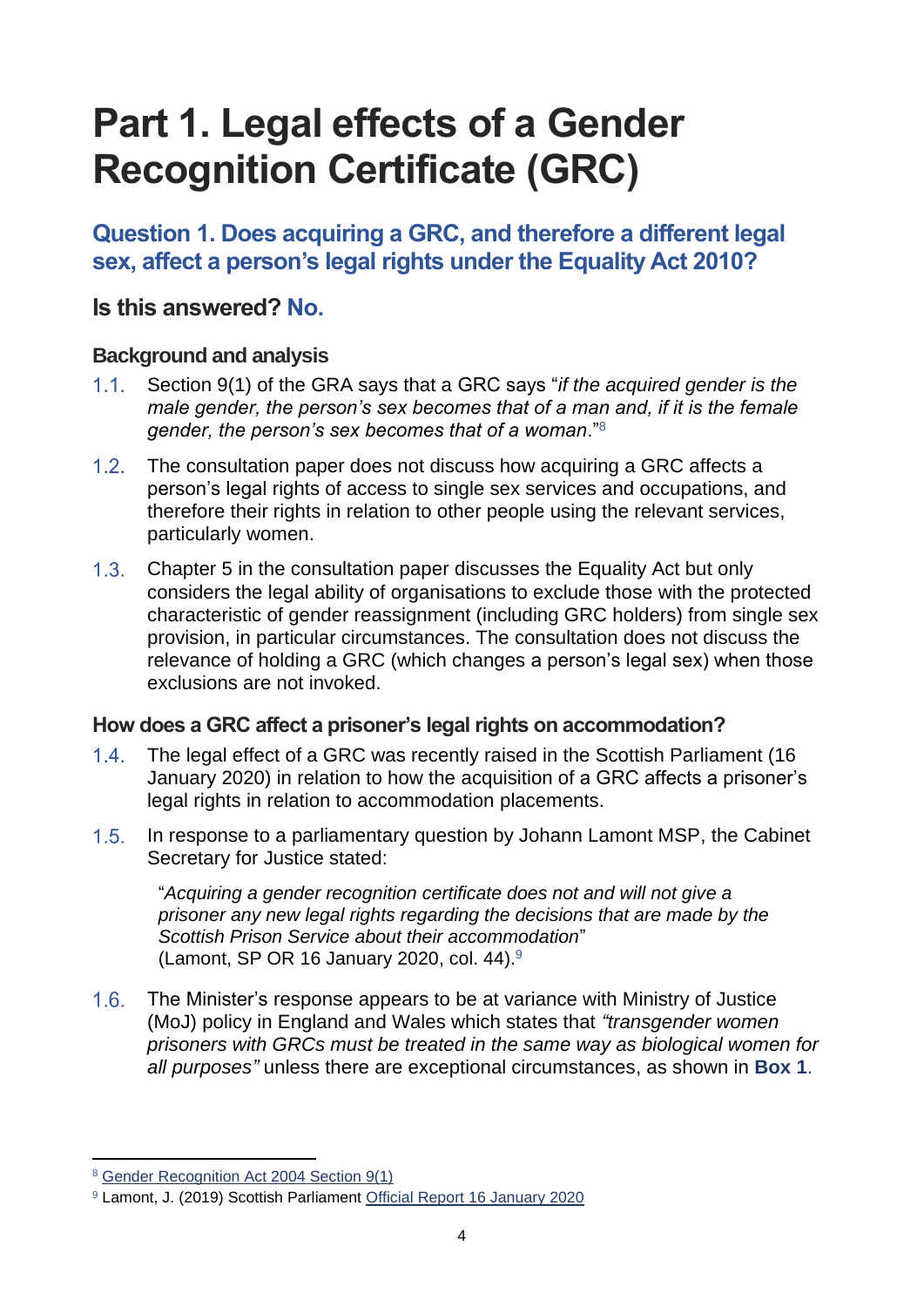#### <span id="page-5-0"></span>**Box 1. 'The Care and Management of Individuals who are Transgender'**

*'The Gender Recognition Act 2004 section 9 says that when a full GRC is issued to a person, the person's gender becomes, for all purposes, their acquired gender. This means that transgender women prisoners with GRCs must be treated in the same way as biological women for all purposes. Transgender women with GRCs must be placed in the women's estate/AP unless there are exceptional circumstances, as would be the case for biological women.'* Ministry of Justice, 2019 para. 4.64<sup>10</sup>

- $1.7.$ The MoJ position is based on case law (R (on the application of AB) v Secretary of State for Justice and another [2009] EWHC 2220 (Admin), [2009] All ER (D) 28 (Sep)) which ruled that the decision not to transfer a pre-operative transgender woman to a female prison constituted a breach of rights under Article 8 of the European Convention on Human Rights (for an overview, see New Law Journal, 2009)<sup>11</sup>.
- $1.8.$ Guidance issued by the Equality and Human Rights Commission (EHRC) in July 2018 is also relevant. The implication of this would seem to be that the single sex exceptions in the Equality Act 2010 apply differently to a trans person with GRC, compared to trans person without a GRC. This is shown in **[Box 2.](#page-5-1)**

#### <span id="page-5-1"></span>**Box 2. EHRC statement on sex and gender reassignment**

*'Under the Act, the protection from gender reassignment discrimination applies to all trans people who are proposing to go, are undergoing or have undergone (part of) a process of gender reassignment. At the same time, a trans person is protected from sex discrimination on the basis of their legal sex. This means that a trans woman who does not hold a GRC and is therefore legally male would be treated as male for the purposes of the sex discrimination provisions, and a trans woman with a GRC would be treated as female. The sex discrimination exceptions in the Equality Act therefore apply differently to a trans person with a GRC or without a GRC.'*

Equality and Human Rights Commission, July 2018<sup>12</sup>

- $1.9.$ Without knowing how acquiring a GRC affects a person's legal rights, it is hard to see how people can give informed comment on proposals that will lower the barriers for access to a GRC and widen the eligible number and range of people.
- 1.10. If, as suggested by the Minister's response in relation to the placement of trans prisoners with a GRC, the Scottish Government interpretation of the law is different to that of the MoJ, Ministers need to clarify on what reading of the law their position is based.

<sup>&</sup>lt;sup>10</sup> Ministry of Justice (2019) [The Care and Management of Individuals who are Transgender](https://assets.publishing.service.gov.uk/government/uploads/system/uploads/attachment_data/file/825621/transgender-pf.pdf)

<sup>&</sup>lt;sup>11</sup> New Law Journal (2009) Human rights - Transgender person - [Gender status for prison allocation](https://www.newlawjournal.co.uk/content/law-reports-106) 10 September 2009

<sup>&</sup>lt;sup>12</sup> Equality and Human Rights Commission (2018) Our statement on sex and gender reassignment: legal [protections and language](https://www.equalityhumanrights.com/en/our-work/news/our-statement-sex-and-gender-reassignment-legal-protections-and-language) 30 July 2018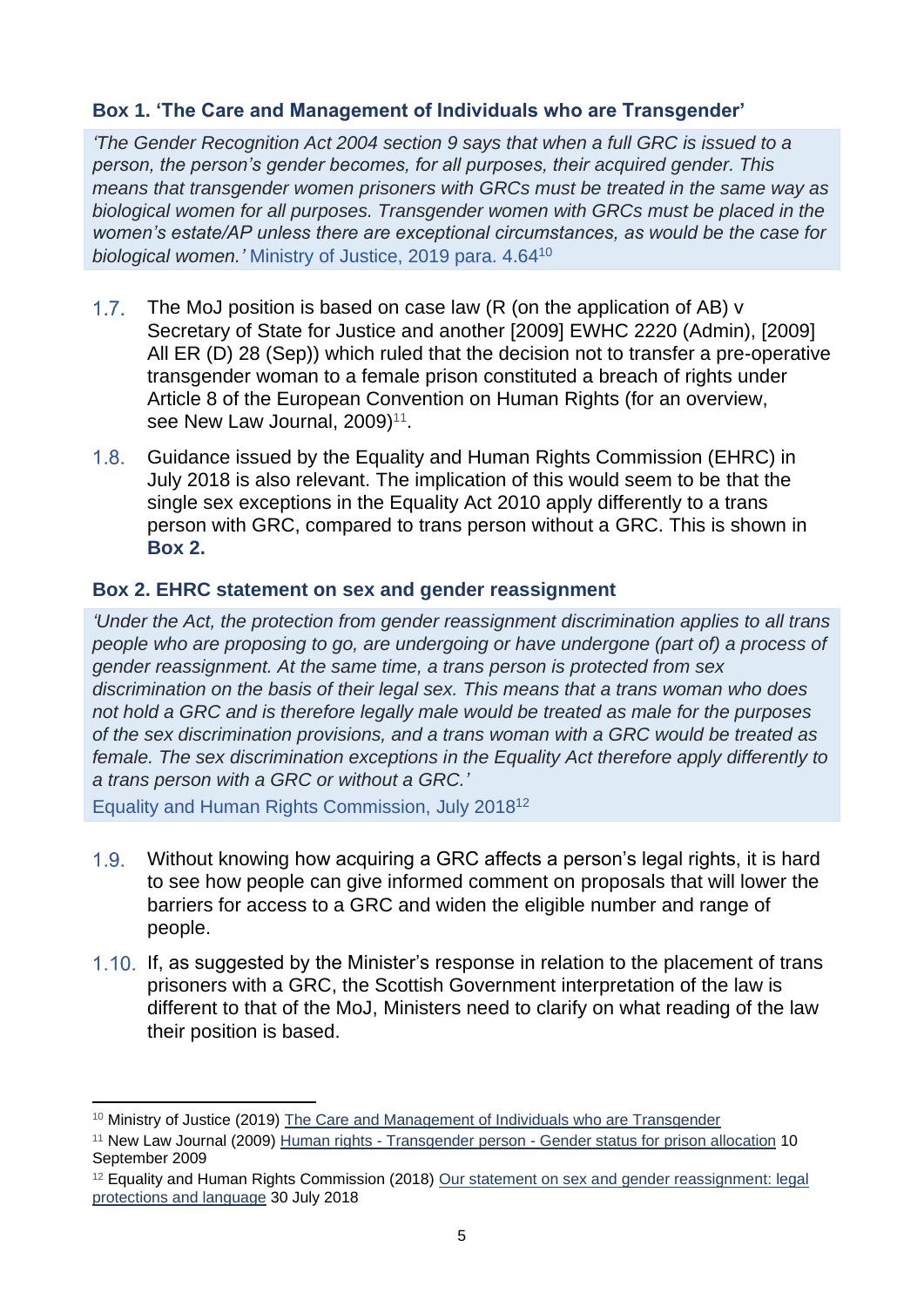1.11. A recent analysis of the relationship between the Equality Act and the GRA (Komorowski, 2020) $13$  published in the Journal of the Law Society of Scotland argued that under the Equality Act having a particular sex must mean being born that sex, or else having acquired a GRC - and that there was scope to argue about when the Act included the second group in that term.

<span id="page-6-0"></span>*Without knowing how acquiring a GRC affects a person's legal rights, it is hard to see how people can give informed comment on proposals that will lower the barriers for access to a GRC and widen the eligible number and range of people.* 

- 1.12. Komorowski argues that having the protected characteristic of "gender reassignment" without a GRC is not enough to allow someone to assume a new sex in law, however. This implies that if GRC holders have legal rights based on sex, which the Scottish Government appears to assume they do, it is the GRC that provides this.
- 1.13. It is becoming urgent for the Scottish Government to clarify its understanding of the position, even if that clarification is that it is not sure, and that it is therefore proposing to invite the Parliament to legislate under conditions of uncertainty.
- As Komorowski (2020)<sup>14</sup> concludes, "*before we change the law, we ought to understand what effect the current Act has*."

*"before we change the law, we ought to understand what effect the current Act has."* (Komorowski, 2020).

<sup>13</sup> Komorowski. J. (2020) [Sex and the Equality Act.](https://www.lawscot.org.uk/members/journal/issues/vol-65-issue-01/sex-and-the-equality-act/) Journal of the Law Society of Scotland, 13 Jan 2020

<sup>14</sup> See note [13](#page-6-0)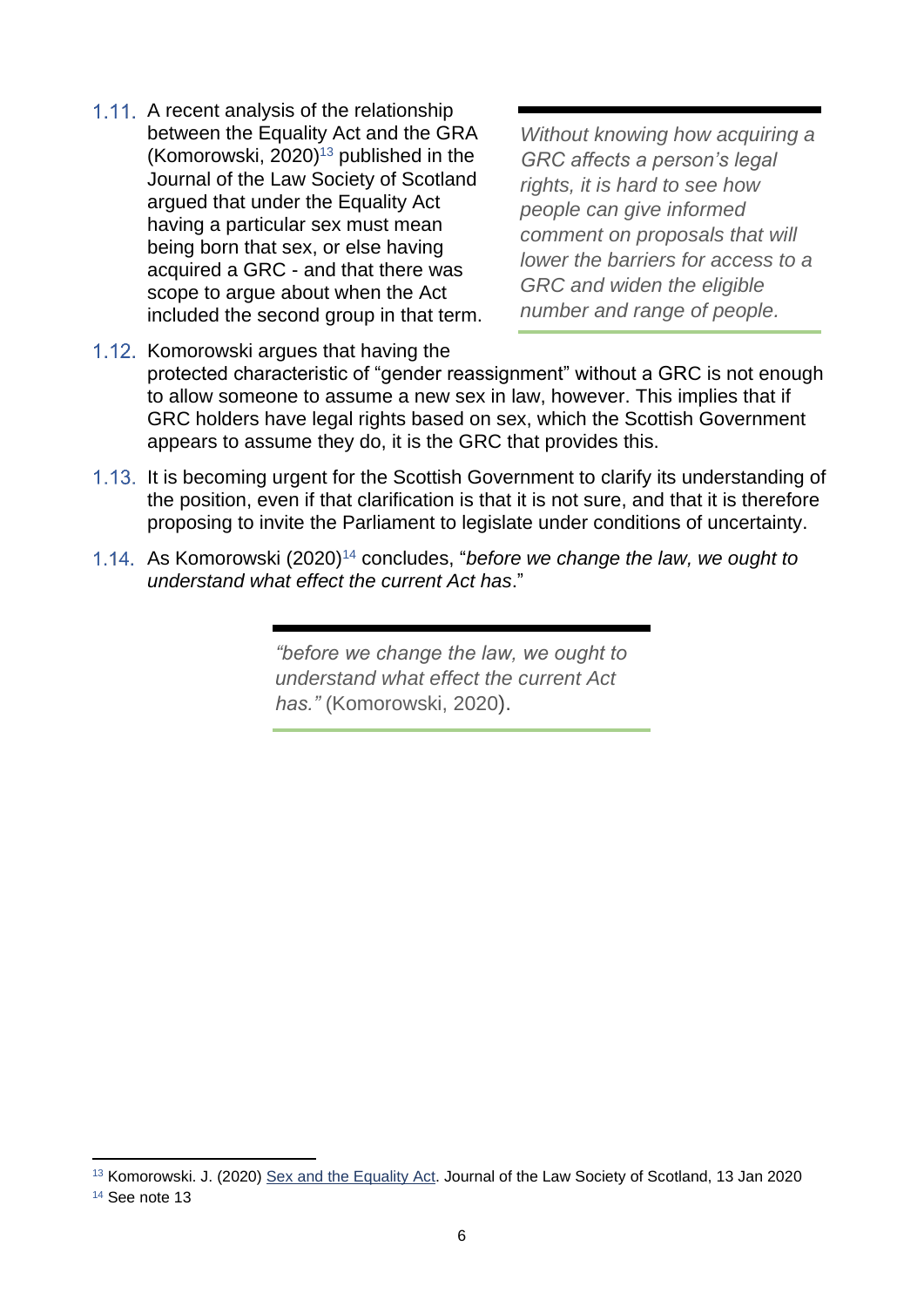**Question 2. Does acquiring a GRC affect a person's legal right to have their sex at birth or any identifying characteristics before transition (name, other aspects of personal history) kept confidential?**

#### **Is this answered? Yes.**

#### **Background and analysis**

- 1.15. Section 22 of the GRA creates criminal penalties intended to prevent any identification of a person's trans status or pre-transition identity, with some limited exceptions. These provisions are intended to prevent people whose knowledge that a person has a GRC is obtained as part of their job passing on that information in most circumstances.
- 1.16. The consultation paper notes that s22 of the GRA creates privacy protections for GRC holders. It clarifies that this need not prevent information sharing relevant to staff deployment, tacitly acknowledging that some organisations appear to have assumed that s22 prevents this (see **Box 3**). The paper suggests that the Scottish Government may either introduce new secondary legislation or guidance to address this, although it does not discuss in detail what this might include (see **Box 3**).

#### <span id="page-7-0"></span>**Box 3. GRA consultation paper: limits of Section 22**

*'There are a variety of exceptions in section 22, at subsection (4) and in an Order made by the Scottish Ministers under section 22(6). One point which might arise when using the general occupational requirements exception is that some people in an organisation (e.g. people in its HR department) may know about a person's trans history but those actually taking the decisions on staff deployment (e.g. line managers) may not. In these circumstances, and when there is a legitimate case to use the general occupational requirements exception, the Scottish Government considers that it would be appropriate for information about a person's trans history to be shared in a strictly limited, proportionate and legitimate way.* 

*To facilitate this, the Scottish Government will consider before any Bill to reform the GRA is introduced to Parliament if:* 

*• Further exceptions to section 22 should be made, by way of a further Order under s section 22(6).* 

*• Scottish Government guidance on section 22 should be issued.'* Scottish Government 2019 paras. 5.30-5.31<sup>15</sup>

As shown in **[Box 4](#page-8-0)**, the consultation paper states that when applying for a disclosure certificate for employment purposes, a person must disclose their previous name to Disclosure Scotland as part of the application process, which means that "*people cannot take advantage of the GRA to hide a criminal offence*".

<sup>15</sup> See note [7](#page-3-0)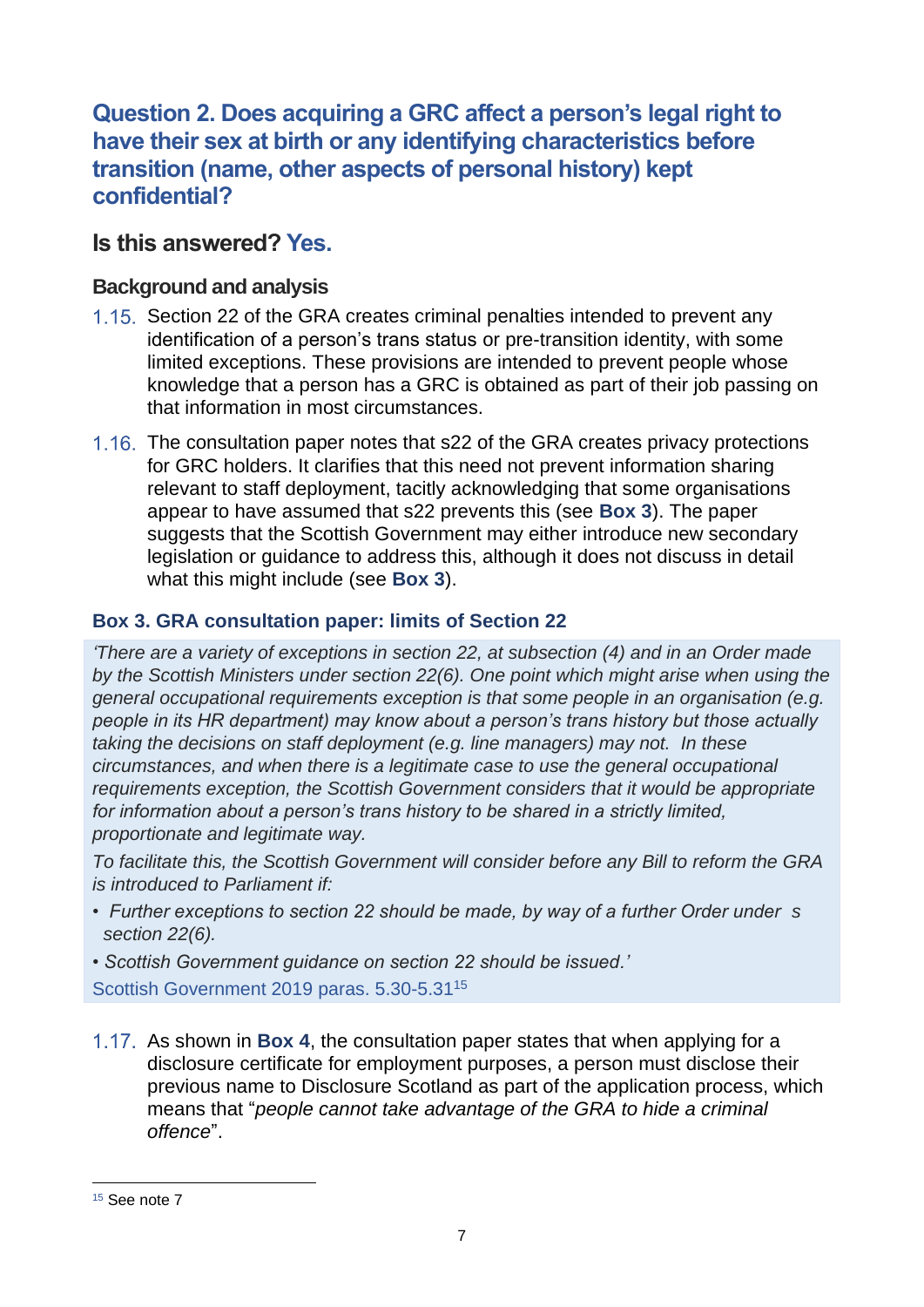#### <span id="page-8-0"></span>**Box 4. GRA consultation: Disclosure certificates and previous identities**

*'People cannot take advantage of the GRA to hide a criminal offence. Individuals can obtain disclosure certificates for employment purposes, but previous names must be provided as part of that process. If a trans person is applying for a disclosure certificate, they can apply using their present name, and that name is all that they have to include on the application form. Separately, and in the strictest confidence, they must also provide any previous names to Disclosure Scotland. It is a criminal offence to make a false statement in relation to an application for a disclosure certificate.'* Scottish Government 2019 para. 5.07<sup>16</sup>

- 1.18. Section 22 provides a broad disincentive to sharing the fact of a person's GRC status (and thus any previous identity) within and between organisations of all sorts, whether with other staff or service users. It has been interpreted by at least one Scottish health board as precluding managers from being able to guarantee that women will only receive certain intimate treatments from another person born female, where they request that (The Times, 2019). <sup>17</sup> This presumably explains the material included at paragraphs 5.30 and 5.31.
- 1.19. However, the general purpose of s22 will clearly remain to ensure that obtaining a GRC grants a person very substantial protection against the disclosure of their sex at birth, including previous identities.
- 1.20. The paper does not discuss how far a provision originally designed to protect the privacy of a very small group, understood to comprise largely people whose transition would otherwise be likely to go undetected, is equally appropriate for a group many times larger, comprising people the extent of whose transition is likely to be more variable, and access to which includes no external gatekeeping.

*However, the general purpose of s22 will clearly remain to ensure that obtaining a GRC grants a person very substantial protection against the disclosure of their sex at birth, including previous identities.*

- 1.21. The government appears not to see the expected expansion and likely change to the GRC holding population as an issue here, saying simply, "*The Scottish Government considers it wholly appropriate to safeguard trans people in this way*." (paragraph 5.29).<sup>18</sup>
- 1.22. In the specific context of disclosure certificates, as the consultation paper describes, whether a person discloses a previous identity as part of an application for a disclosure certificate is dependent on the applicant, who must contact Disclosure Scotland, <sup>19</sup> independent of the employer. The system therefore relies on self-reporting.

<sup>16</sup> See note [7](#page-3-0)

<sup>17</sup> The Times (2018) [Women 'risk health over trans NHS workers fear.](https://www.thetimes.co.uk/article/women-risk-health-over-trans-nhs-workers-fear-5dvz86f2l) 18 December 2018

<sup>18</sup> See note [7](#page-3-0)

<sup>19</sup> Scottish Government (2020) [Information for transgender disclosure applicants](https://www.mygov.scot/transgender-disclosure-application/)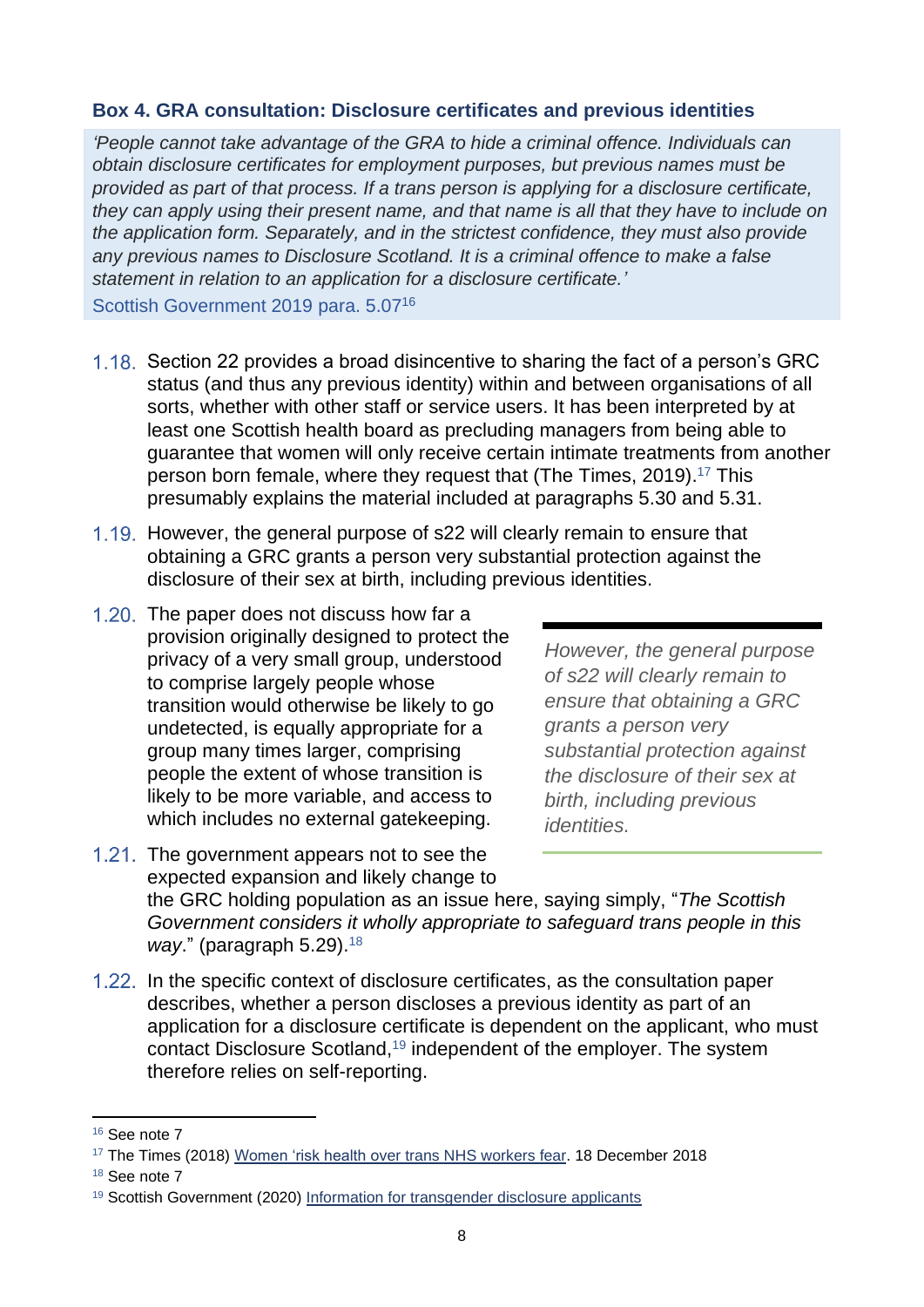- These arrangements already appear to be open to anyone who has established a new transgender identity, even without a GRC, as long as they have changed one of the relevant identity documents<sup>20</sup> required by Disclosure Scotland: passports and driving licences are the main two that can be changed without a GRC.
- 1.24. Lowering the barrier to getting a GRC therefore would not at first sight affect who will be covered by these special arrangements. It will open this track up newly only to those who did not already have one of the necessary documents in their new identity and who would not previously have been able to change their birth certificate (for example, someone with no new passport or driving licence, and whose application for a GRC would have been rejected under the present rules for any reason). That group will now be able to rely on a new birth certificate to access the special disclosure arrangements.
- 1.25. The Scottish Government may have done some analysis to reassure itself that this change is too small to have a negative impact on the disclosure system, through deliberate abuse of self-declaration, but the consultation paper does not discuss this, if so.

<sup>&</sup>lt;sup>20</sup> Scottish Government (2019) [Apply for basic disclosure: identity documents](https://www.mygov.scot/basic-disclosure/after-you-apply/)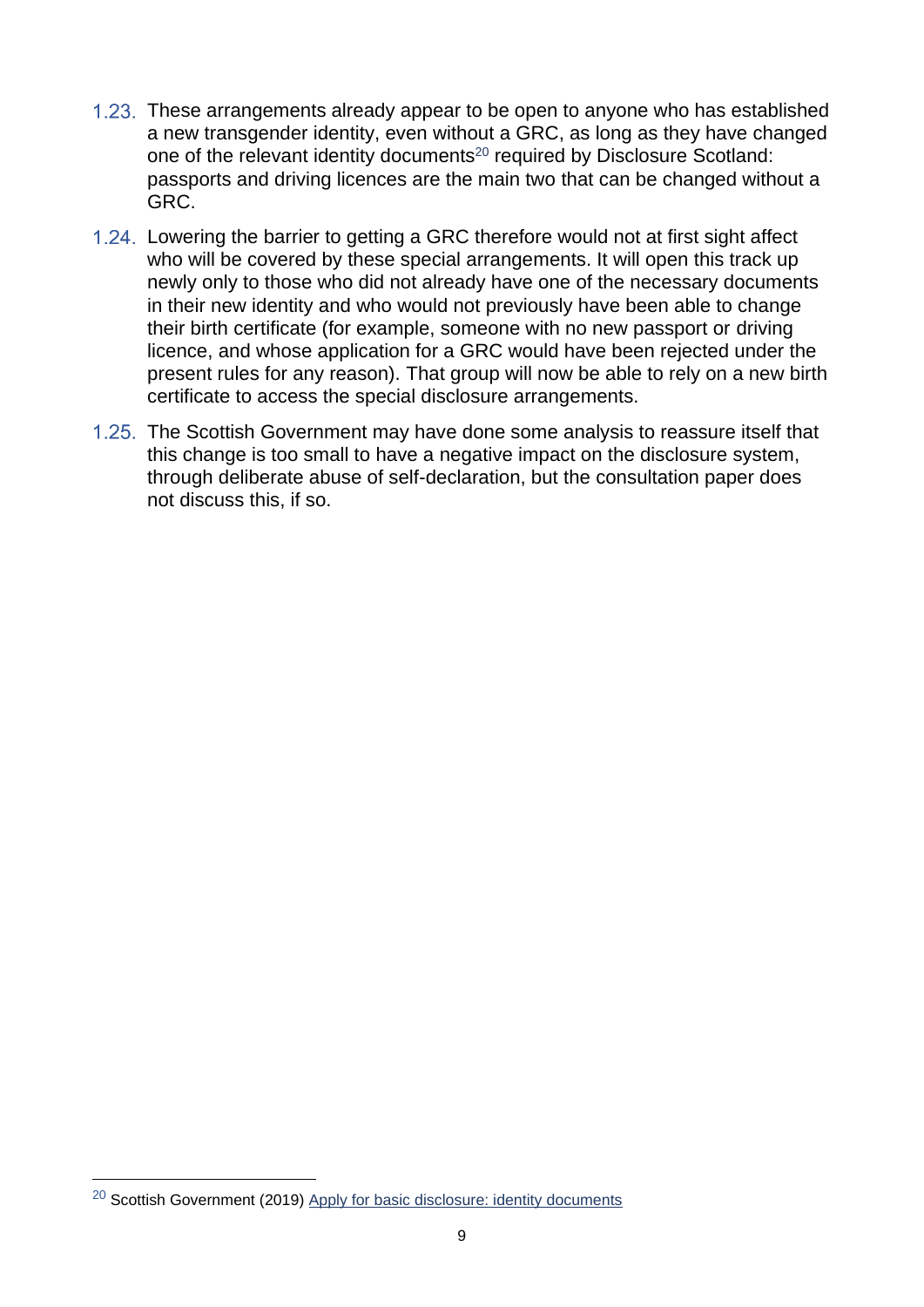# <span id="page-10-0"></span>**Part 2. Gender self-declaration and the GRC-holding population**

**Question 3. How many GRCs does the Scottish Government expect to be issued under a system of self-declaration, compared to the current system?**

#### **Is this answered? Yes.**

#### **Background and analysis**

- The Gender Recognition Act 2004 was originally agreed by the Westminster  $2.1.$ Parliament as a pragmatic step aimed at a very small number of people to alleviate the distress of gender dysphoria.
- $2.2.$ At the time of the passage of the 2004 GRA Bill, the UK Government stated it expected around 5,000 people to use the legislation. In line with this prediction, just under 5,000 people have used the legislation. The proposed shift to a system based on self-declaration, without any supporting medical evidence opens up the process to a larger and more diverse group of people.
- $2.3.$ **The consultation paper estimates that in Scotland around 250 GRCs may be issued a year**, compared to around 30 a year now (see **[Box 5](#page-10-1)**).

#### <span id="page-10-1"></span>**Box 5. 2019 consultation: estimated number of GRC applications**

*'Based on international evidence (outlined in more detail below), the Scottish Government considers that the draft Bill, if enacted, is likely to lead to an overall increase in the number of successful applications.* 

*The Republic of Ireland has a slightly smaller population than Scotland. Between September 2015 (when their new arrangements started) and August 2019, a total of 517 people had obtained recognition under Ireland's Gender Recognition Act 2015. This is an average of 129 applicants for each year of operation.* 

*Denmark has a similar size population to Scotland. Denmark received an average of 279 applications per year in the first two years of operation of a reformed process for gender recognition based on an applicant's declaration.* 

*Norway, which has a population of 5.23 million has experienced a higher initial uptake than Denmark or the Republic of Ireland. In the first eight months of operation there, 706 applications were received. In the light of this information, we consider it reasonable to estimate that the numbers of Scottish applications would be around 250 applications per year.* 

*Currently, around 30 people per year who were born or adopted in Scotland obtain legal recognition of their acquired gender under the GRA. There are no statistics available for applicants resident in Scotland who apply under the current arrangements.'*

Scottish Government 2019 paras 3.8.8 to 3.8.12 (emphasis added).<sup>21</sup>

<sup>21</sup> See note [7](#page-3-0)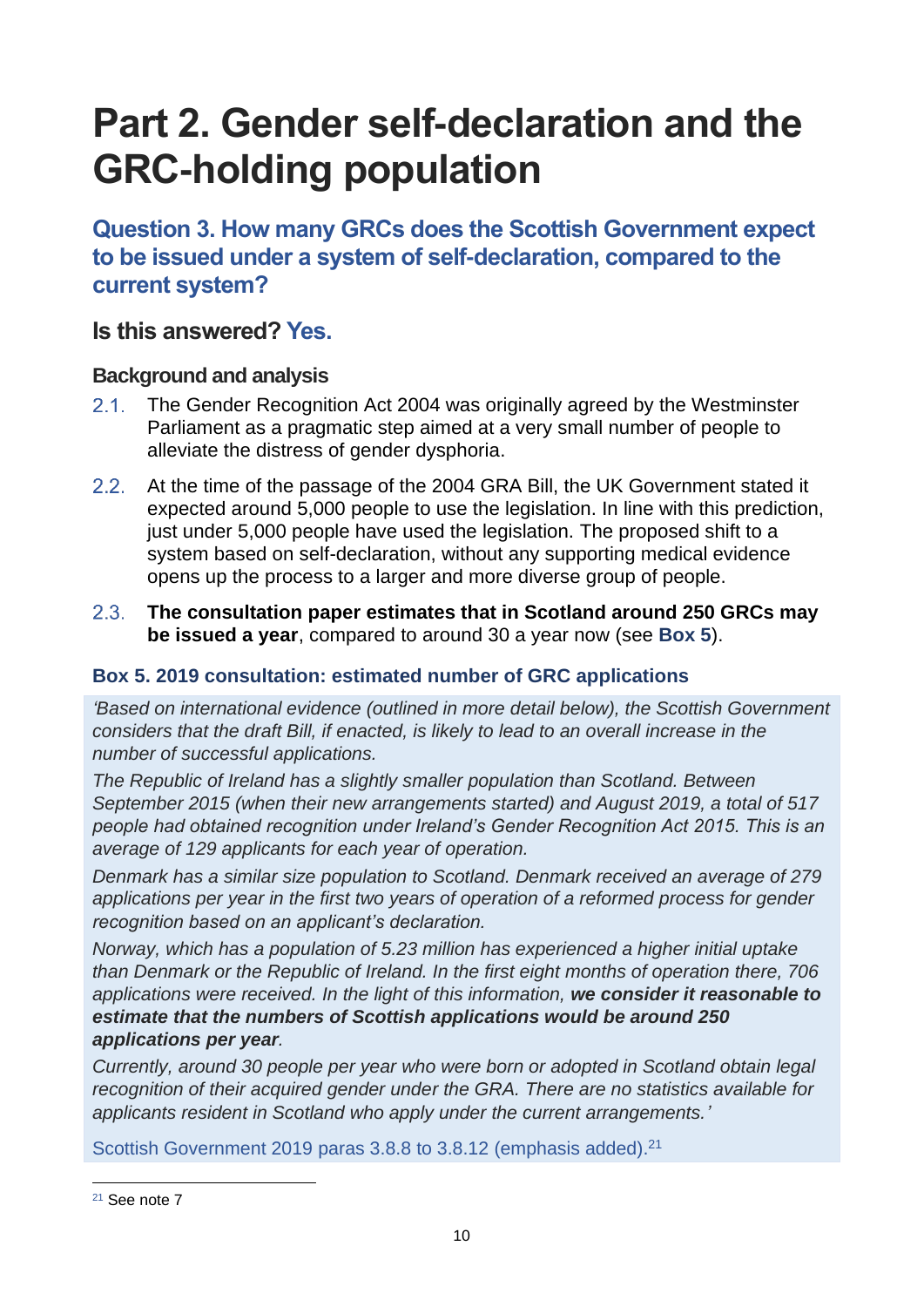$2.4.$ In contrast, the 2017 consultation paper estimated that between 250 and 400 GRCs would be issued annually (see **[Box 6\)](#page-11-0)**

#### <span id="page-11-0"></span>**Box 6. 2017 consultation: estimated number of GRC applications**

*'Denmark has a similar size population to Scotland and has implemented a selfdeclaration system for legal gender recognition. In 2014, it received an average of 279 applications per year in the first two years of operation. The Republic of Ireland has a slightly smaller population than Scotland. Between September 2015 (when their new arrangements started) and May 2017, a total of 230 people had been recognised in their acquired gender in the Republic of Ireland. Norway, which has a population of 5.23 million has experienced a significantly higher uptake than Denmark or the Republic of Ireland. In the first eight months of operation there, 706 applications were received. We consider it reasonable to estimate that the numbers of applications from people either born or adopted in Scotland or resident in Scotland, would be in the range of 250 to 400 applications per year. Currently, an average of 25 people per year obtain legal recognition of their acquired gender under the 2004 Act who were born or adopted in Scotland.'*

Scottish Government 2017 para, 3.9.8 (emphasis added)<sup>22</sup>

- $2.5.$ Given that the estimates in both the 2017 and 2019 consultations appear to be based on data from the same countries (Ireland, Denmark and Norway), it is unclear why these figures vary.
- We note that higher numbers of GRCs have been issued in Norway (706  $2.6.$ applications within the first eight months). The Scottish Government appears no longer to believe that this sets a relevant precedent (compared to its 2017 consultation) but does not state why.

**Question 4. Could gender self-identification expand the GRC holding population to include the following groups: people who would not qualify for a medical diagnosis of dysphoria; people who have sought no medical advice or diagnosis of any sort; people who have done less to socially transition than is currently required?**

#### **Is this answered? Not properly.**

#### **Background and analysis**

- $2.7.$ The change to the rules implies the answer to this question is yes, but the paper does not state in terms that the policy intention is to widen the range of people who will now be eligible for a GRC.
- $2.8.$ The consultation paper is written as though there would be no change to the group of people who would be entitled to a GRC. It refers throughout to the new arrangements being open to "*trans people*" and states that "*Since 2004, trans*

<sup>&</sup>lt;sup>22</sup> Scottish Government (2017) [Review of the Gender Recognition Act 2004: A Consultation](https://consult.gov.scot/family-law/review-of-the-gender-recognition-act-2004/user_uploads/sct1017251758-1_gender_p4--3-.pdf)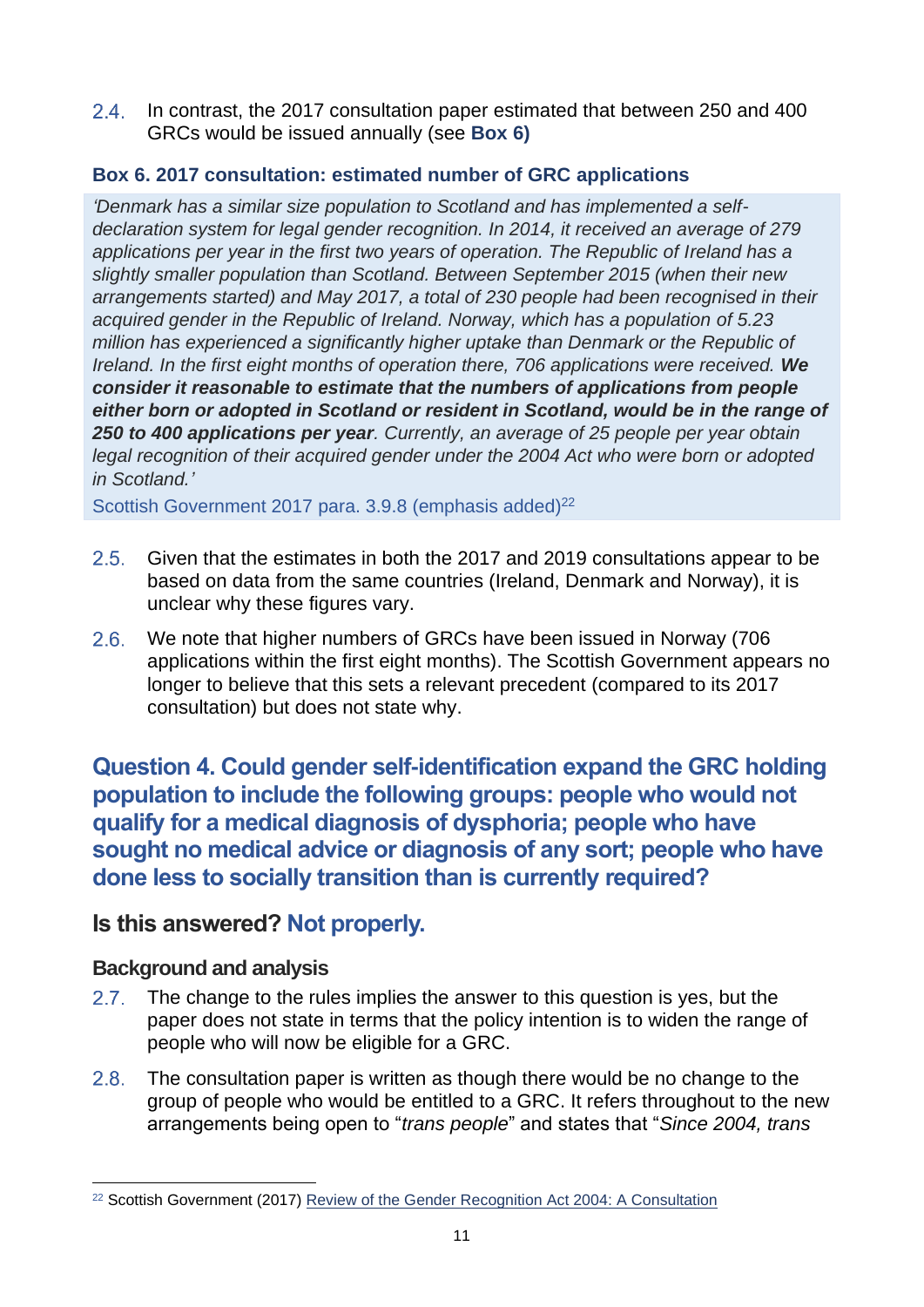*people across the UK have had the right to legally change their gender through applying for a Gender Recognition Certificate*" (Ministerial Foreword).<sup>23</sup>

- $2.9.$ At no point does the consultation paper define who the Scottish Government understands to fall into this group. Nor does it include a definition of 'trans' in the glossary of terms. Rather, the paper states that "*Gender identity is a personal matter, with gender recognition sought by individuals who know their*  own mind" (2019 para. 3.24).<sup>24</sup>
- 2.10. In practice the proposals open up GRCs to some people who would not at present qualify for a GRC, including:
	- those with no diagnosis of gender dysphoria;
	- those whose have only taken steps to transition relatively recently and;
	- (it appears) those whose self-definition of what it means to "*live in the acquired gender*" would not necessarily meet the expectations of the Gender Recognition Panel at present.
- 2.11. Losing the need for a diagnosis of gender dysphoria is the most important change proposed and is central to the Scottish Government's rethinking of the purpose of the Act: from a pragmatic response to a medical condition; to an entitlement to affirmation of identity, and the translation of that into a change of sex in law.
- 2.12. This means that the draft Bill has a fundamentally different rationale to the 2004 Act, embracing a larger, more diverse group of people (for further discussion of this point see MurrayBlackburnMackenzie, 2019) 25 .
- 2.13. While the Scottish Government accepts criticism of the existing application process as overly bureaucratic and intrusive, the paper does not discuss any alternative proposals to simplify or streamline this process, nor to reduce the cost to applicants, while still retaining some degree of third-party scrutiny.
- 2.14. Nor does the paper discuss what due diligence the Scottish Government has done on the role of the Gender Recognition Panel; whether the panel performs any sort of public interest role by deterring or screening out applications which are ill-intentioned or would not be in the best interest of the applicant

themselves for any reason. This might normally be expected, in any context where there is a proposal to remove a scrutiny body entirely from a process.

2.15. Removing all input from medical professionals continues to generate significant concern about the potential for mischievous applications.

*without any working definition of what living in the acquired gender means, it is difficult to see what would constitute a false declaration in relation to this element, or how this would be assessed by the courts.*

<sup>23</sup> See note [7](#page-3-0)

<sup>24</sup> See note [7](#page-3-0)

<sup>&</sup>lt;sup>25</sup> MurrayBlackburnMackenzie (2019) [Gender Recognition Act reform: The purpose of the GRA](https://murrayblackburnmackenzie.org/2019/12/27/gender-recognition-act-reform-the-purpose-of-the-gra/)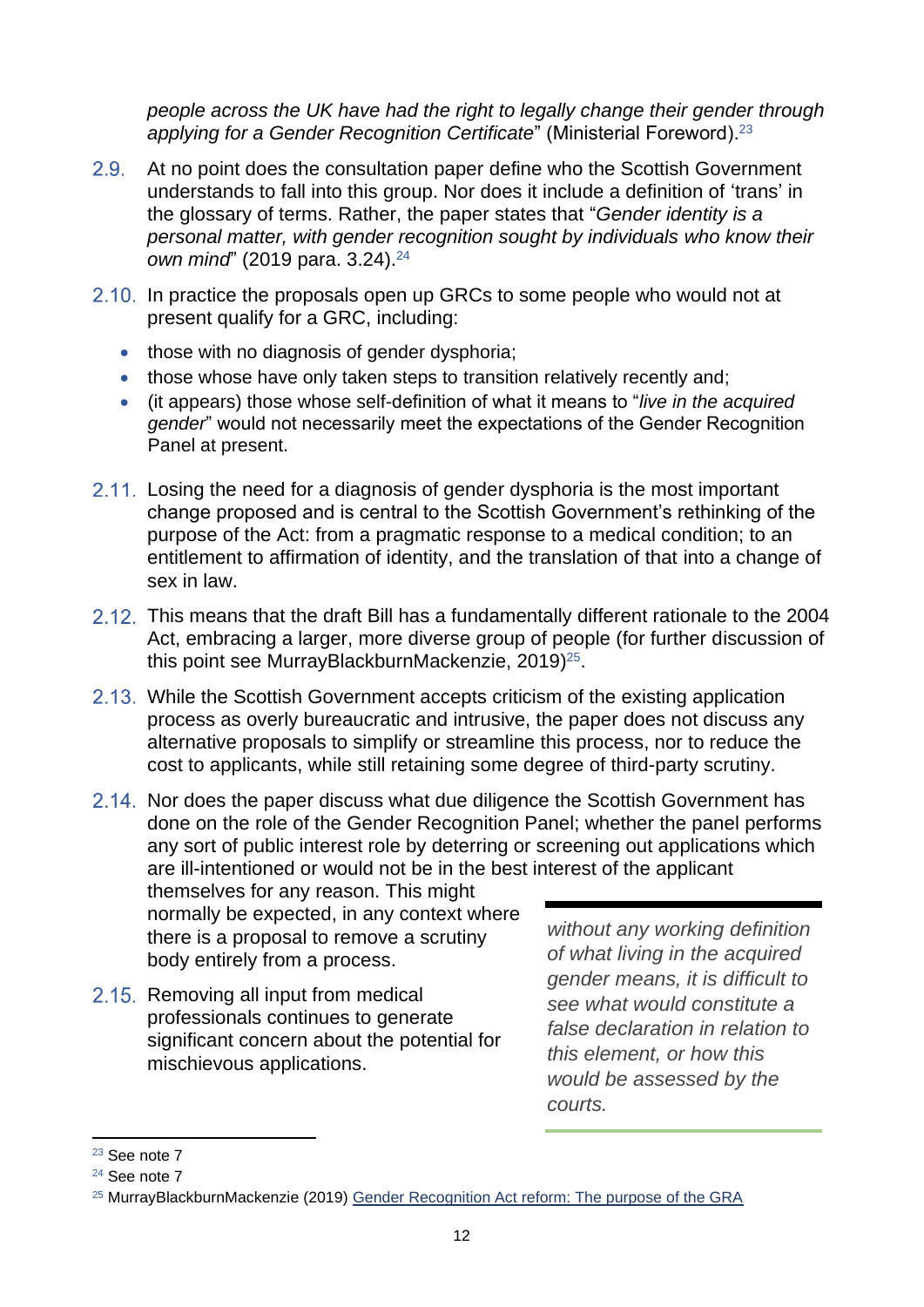- The Draft Bill sets out a legal requirement to have "*lived in the acquired gender*" for three months. However, what this involves appears likely to be self-policed and therefore very flexible. No criteria are included in the draft bill or discussed in the consultation paper.
- 2.17. Other policy contexts suggest transition might have the minimum requirement of a name change, changes to sex markers on documents such as a passport and/or driving licence, and stating what pronouns a person says they wish other people to use when referring to them.
- 2.18. The only deterrent to misuse would become a person's unwillingness to take the risk of being found to have made a false declaration, which if proved would carry a criminal penalty of up to two years imprisonment.
- 2.19. However, without any working definition of what living in the acquired gender means, it is difficult to see what would constitute a false declaration in relation to this element, or how this would be assessed by the courts.

*Losing the need for a diagnosis of gender dysphoria is the most important change proposed and is central to the Scottish Government's rethinking of the purpose of the Act: from a pragmatic response to a medical condition; to an entitlement to affirmation of identity, and the translation of that into a change of sex in law*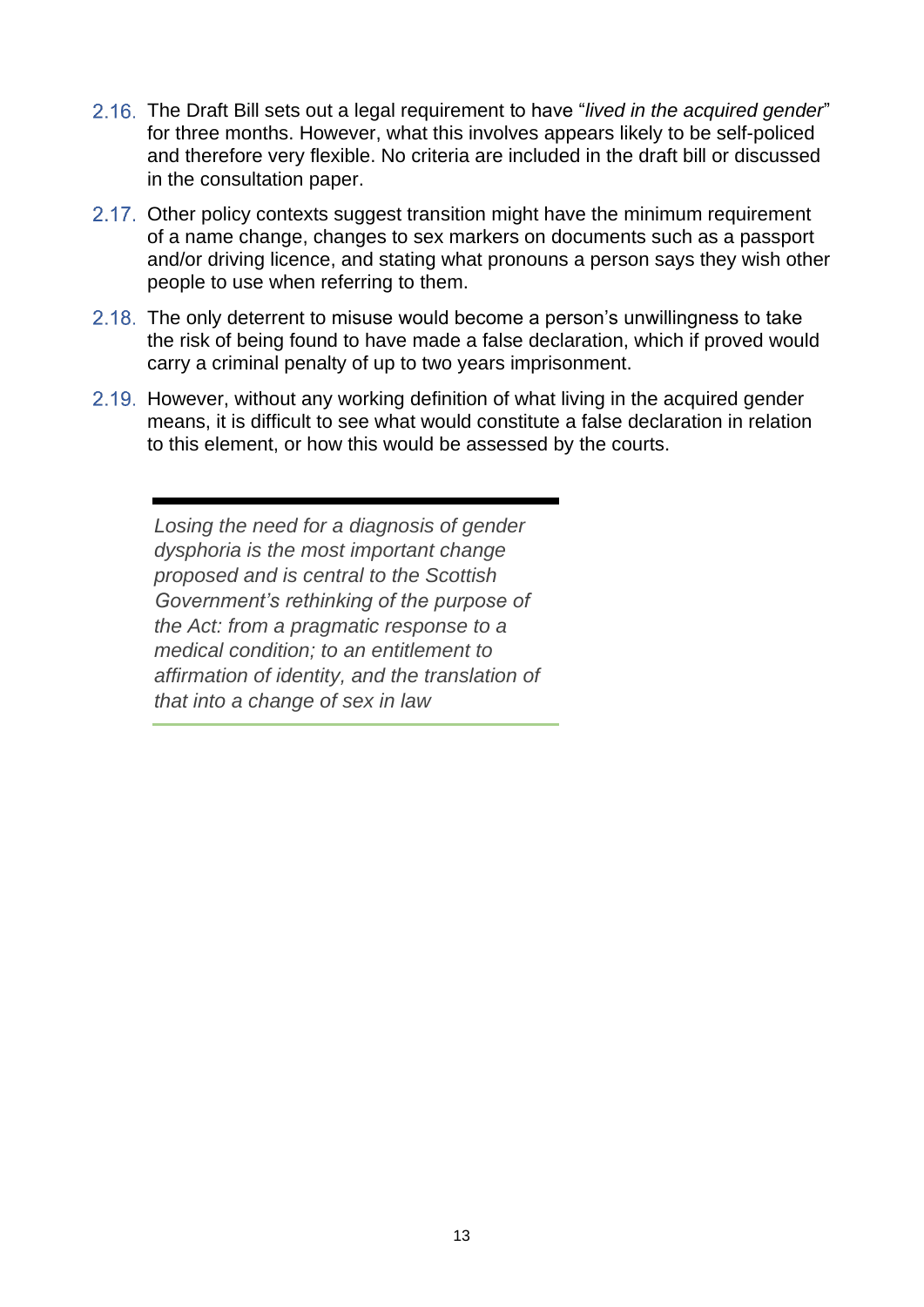# <span id="page-14-0"></span>**Part 3. Evidence base on international best practice**

**Question 5. Has the Scottish Government undertaken any analysis of the law, and its application in settings such as hospitals, schools and prisons in Ireland and other jurisdictions it considers to represent 'international best practice'?**

#### **Is this answered? No.**

#### **Background and analysis**

- $3.1.$ Within a four-year period (2014 to 2018) seven European jurisdictions introduced laws based on the self-declaration of gender identity. In both the 2017 and 2019 consultations, the Scottish Government has stated that it wishes to align the law in Scotland with "*international best practice*".
- $3.2$ The paper only discusses the application process in different jurisdictions and does not consider how the law applies in practice in specific settings; for example, what, if any exceptions or limitations are in place.

#### **The international roll-out of gender self-declaration laws**

- $3.3.$ The consultation paper does not state which countries the Scottish Government considers to represent "*international best practice*", given that gender recognition laws vary, for example in relation to the minimum age for legal recognition, which ranges from six years upwards, the application process, and legal effects on areas such as marriage, succession and eligibility for military service.
- $3.4.$ It should also be noted that relatively few countries have taken up statutory selfdeclaration, and that where this has been done, exactly what detailed rights this grants in any particular state will vary, depending on how the policy has been implemented in detail and its broader approach to equalities legislation.
- $3.5.$ The paper does not consider the process for change within different jurisdictions, for example how widely governments consulted, and how rigorously policymakers assessed the potential impact on other rights-holders, or seek to understand the rapid roll-out of gender self-identification laws in other jurisdictions, which is taken for granted as an unproblematic precedent.
- $3.6.$ A recent report prepared by international law firm Dentons Europe LLP (2019)<sup>26</sup> on behalf of organisations advocating internationally for self-declaration provides some insights into the strategies used by these bodies. These include intervening early in the legislative process to shape the Government agenda, tying campaigns to more popular policies that act, in the report's words, as a "*veil of protection*" (the report cites marriage equality legislation in Norway,

<sup>&</sup>lt;sup>26</sup> Dentons et al. (2019) [Only Adults? Good Practices in Legal Gender Recognition for Youth](https://www.iglyo.com/wp-content/uploads/2019/11/IGLYO_v3-1.pdf)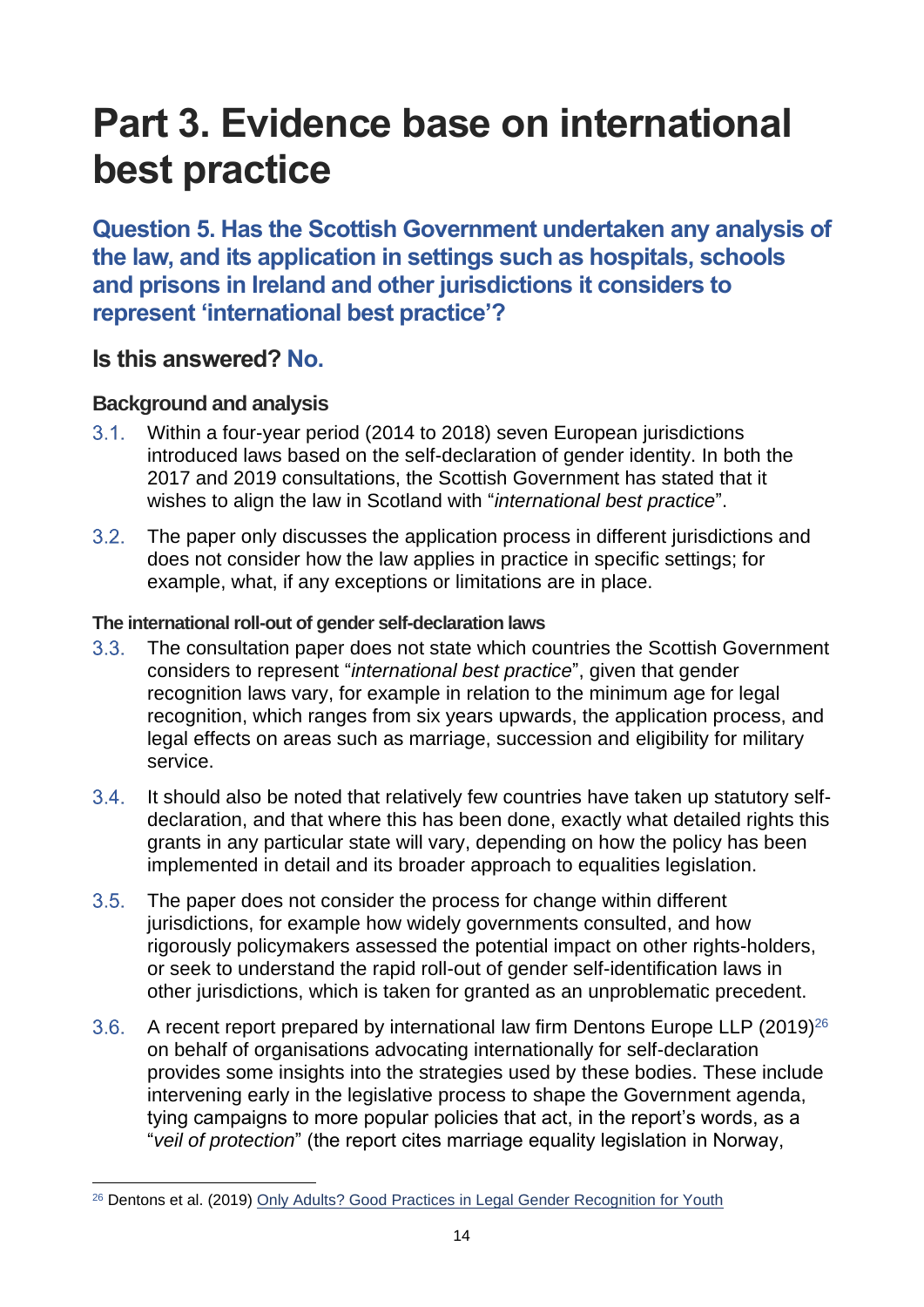Denmark and Ireland), de-medicalising campaigns, lobbying individual politicians, and avoiding excessive press coverage and exposure.

 $3.7.$ Similarly, a 2017 report prepared by United Nations Development Programme and Parliamentarians for Global Action (UNDP/PGA) states that in Argentina equal marriage law was "*selected to spearhead the public campaign that served as a gateway for the proposal and approval of the gender identity law*"  $(2017: 36).<sup>27</sup>$  The UNDP/PGA report also notes how building alliances with the mass media was pivotal to gender identity reform (**[Box 7](#page-15-0)**).

#### <span id="page-15-1"></span><span id="page-15-0"></span>**Box 7. Legal reform in Argentina: alliance with the media**

*'Both the LGBTI Federation and ATTTA established a successful alliance with the mass media. A group of journalists and reporters supportive to the cause were consistently given first priority to cover the news and the stories of the individuals who executed legal actions. A journalist´s guide on the gender identity law was produced as a mechanism to promote positive messages directed to the general population. Building close relationships with members of the media was pivotal in creating a favourable environment for the equal marriage law and gender identity law within the public discourse.'*

UNDP/PGA (2017) Advancing the Human Rights and Inclusion of LGBTI People: A Handbook for Parliamentarians<sup>28</sup>

 $3.8.$ In addition to other countries adopting self-declaration laws, the consultation paper also cites as a "*further reason for change*" the enactment of the nonbinding Yogyakarta Principles and a resolution of the Parliamentary Assembly of the Council of Europe (para. 3.38).<sup>29</sup> These are discussed below.

#### **Yogyakarta Principles**

- $3.9.$ The 2017 consultation paper stated that "*The view of the Scottish Government is that the 2004 Act requirements are unnecessarily intrusive and do not reflect the best practice now embodied in the Yogyakarta Principles and Resolution 2048*" (para. 3.10). The current consultation paper states that the Scottish Government views the Yogyakarta Principles as a further reason for change (para. 3.38).<sup>30</sup>
- The relevant principle is shown in **Box 8**. This is based on the belief that everyone has an inner gender identity which is separate from physical sex, and superior to it for social, political and legal purposes.

<sup>&</sup>lt;sup>27</sup> United Nations Development Programme/Parliamentarians for Global Action (2017) Advancing the [Human Rights and Inclusion of LGBTI People: A Handbook for Parliamentarians](https://www.th.undp.org/content/dam/thailand/docs/publications/LGBTI/UNDP_TH_rbap-2017-parliamentarians-handbook-lgbti-inclusion.pdf)

<sup>28</sup> See note [27](#page-15-1)

<sup>29</sup> See note [7](#page-3-0)

<sup>30</sup> See note [7](#page-3-0)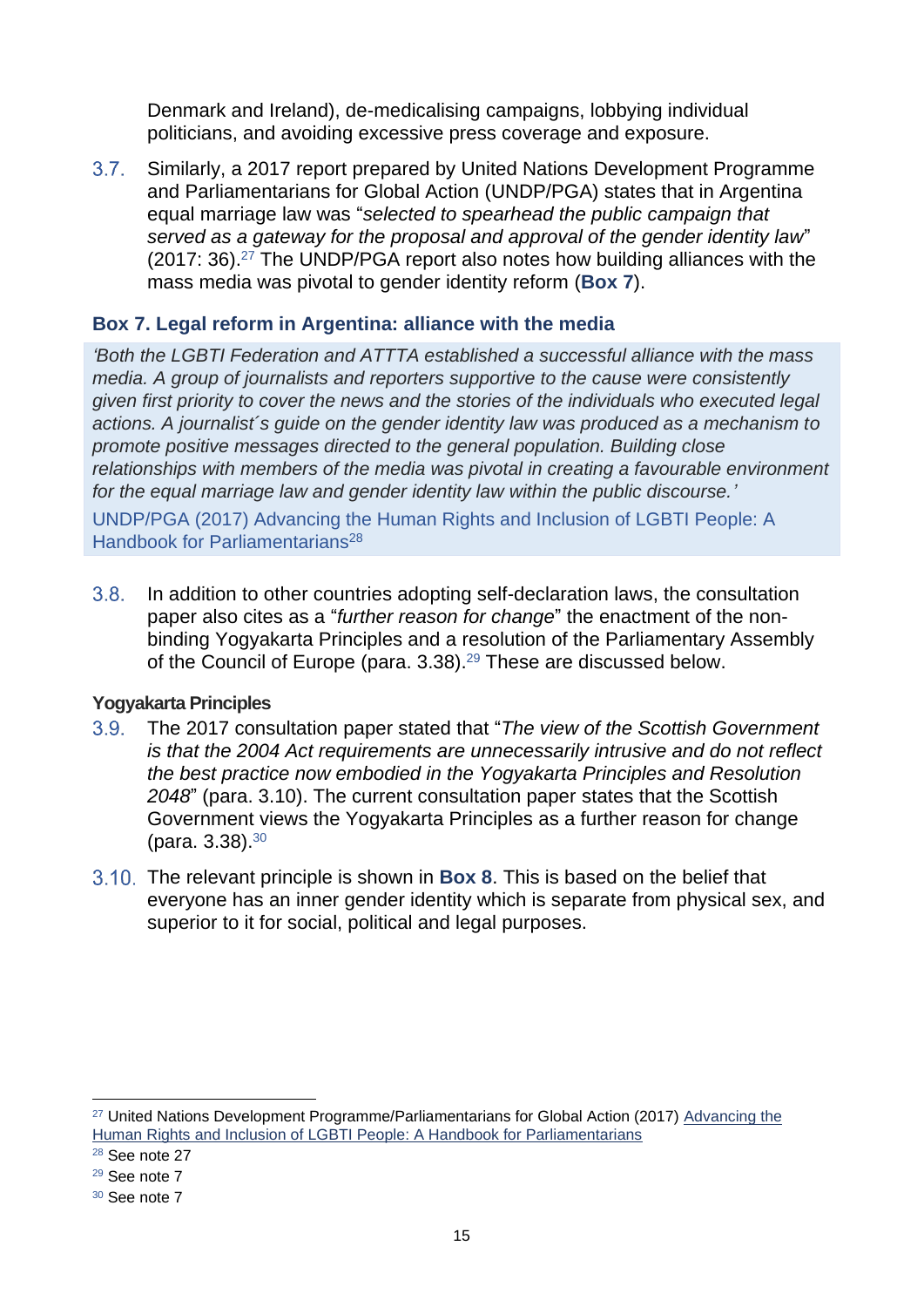#### <span id="page-16-0"></span>**Box 8. Yogyakarta Principle 31: The Right to Legal Recognition**

*'Everyone has the right to legal recognition without reference to, or requiring assignment or disclosure of, sex, gender, sexual orientation, gender identity, gender expression or sex characteristics. Everyone has the right to obtain identity documents, including birth certificates, regardless of sexual orientation, gender identity, gender expression or sex characteristics. Everyone has the right to change gendered information in such documents while gendered information is included in them.'*

Yogyakarta Principles, 2017<sup>31</sup>

- While stating that the Yogyakarta Principles are part of its reason for reform, the consultation paper does not consider the principles in more detail. For example, Yogyakarta Principle 31 also specifies that States should "*end the registration of the sex and gender of the person in identity documents such as birth certificates, identification cards, passports and driver licences, and as part of their legal personality*". Principle 31 also states that while sex or gender continues to be registered, States should "*Ensure that a person's criminal record, immigration status or other status is not used to prevent a change of name, legal sex or gender*".
- 3.12. The consultation paper acknowledges that the Yogyakarta Principles have no standing in international law and place the Scottish Government under no obligations (this was not stated in the 2017 consultation).
- 3.13. However, it is still not made clear to readers that the Yogyakarta Principles were produced as, in essence, an international lobbying document to promote self-declaration of gender identity.

#### **Resolution 2048 of the Parliamentary Assembly of the Council of Europe**

- The consultation paper also refers to Council of Europe Resolution (CoE) 2048<sup>32</sup> as a further reason for change. This resolution calls on all Member States to: "*develop quick, transparent and accessible procedures, based on self-determination, for changing the name and registered sex of transgender people on birth certificates, identity cards … and other similar documents*" (para. 3.40).
- Like the Yogyakarta Principles, the CoE resolution adopts a strongly held belief in the existence of gender identity as a "*deeply felt internal and individual experience*", and rests on the belief that sex is "*assigned at birth*" (Schembri  $2015: 5$ ).  $33$
- <span id="page-16-1"></span>3.16. Also like the Yogyakarta Principles, the explanatory memorandum<sup>34</sup> to Resolution 2048 contains no assessment of the impact of the proposals on those with other protected characteristics, including sex.

<sup>31</sup> [The Yogyakarta Principles plus 10](http://yogyakartaprinciples.org/wp-content/uploads/2017/11/A5_yogyakartaWEB-2.pdf) (2017)

<sup>32</sup> Council of Europe Parliamentary Assembly (2015) Resolution 2048 Discrimination against transgender [people in Europe](http://semantic-pace.net/tools/pdf.aspx?doc=aHR0cDovL2Fzc2VtYmx5LmNvZS5pbnQvbncveG1sL1hSZWYvWDJILURXLWV4dHIuYXNwP2ZpbGVpZD0yMTczNiZsYW5nPUVO&xsl=aHR0cDovL3NlbWFudGljcGFjZS5uZXQvWHNsdC9QZGYvWFJlZi1XRC1BVC1YTUwyUERGLnhzbA==&xsltparams=ZmlsZWlkPTIxNzM2)

<sup>33</sup> Schembri (2015) [Discrimination against transgender people in Europe](http://semantic-pace.net/tools/pdf.aspx?doc=aHR0cDovL2Fzc2VtYmx5LmNvZS5pbnQvbncveG1sL1hSZWYvWDJILURXLWV4dHIuYXNwP2ZpbGVpZD0yMTYzMCZsYW5nPUVO&xsl=aHR0cDovL3NlbWFudGljcGFjZS5uZXQvWHNsdC9QZGYvWFJlZi1XRC1BVC1YTUwyUERGLnhzbA==&xsltparams=ZmlsZWlkPTIxNjMw)

<sup>34</sup> See note [33](#page-16-1) (Part B)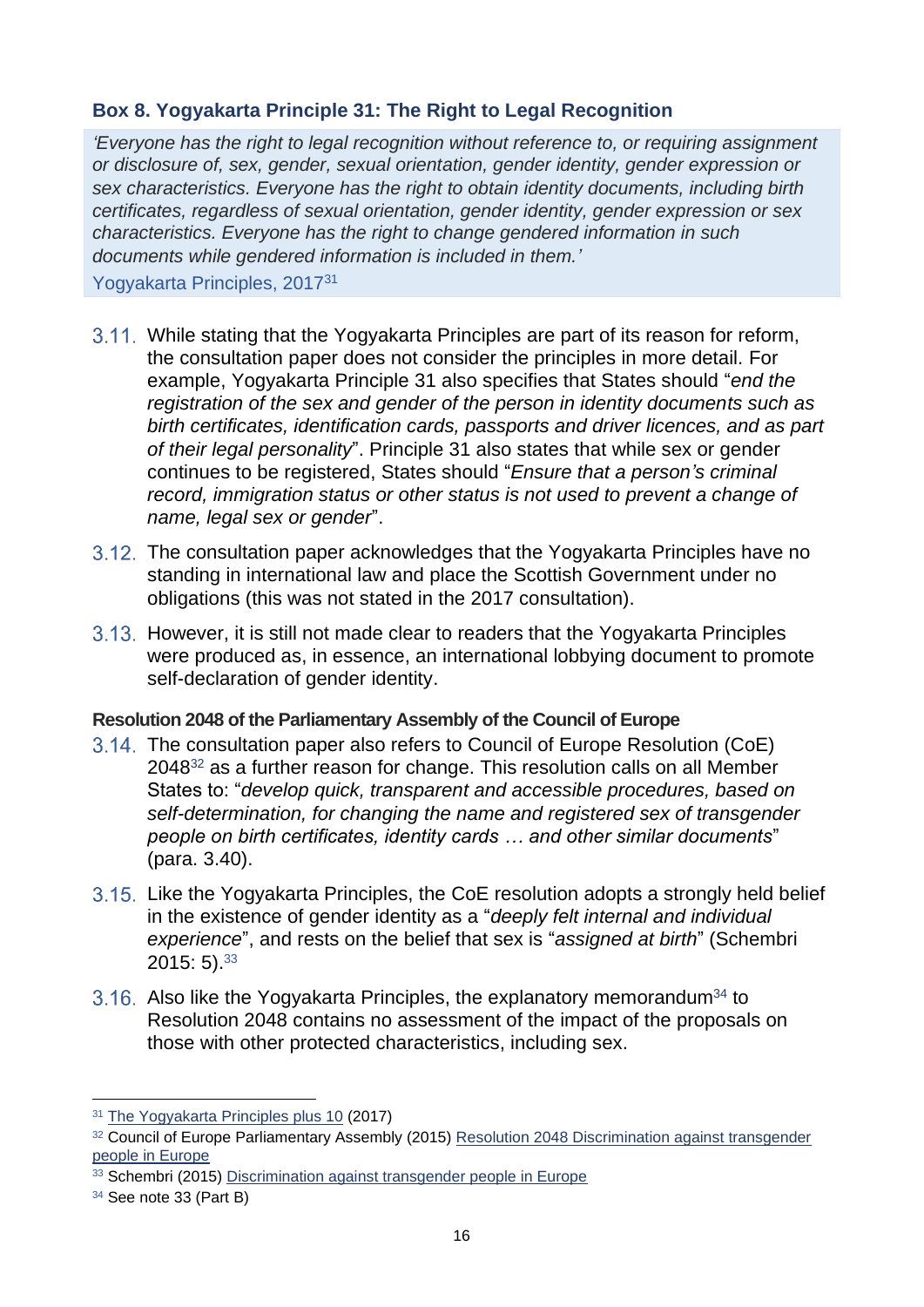Neither the current consultation paper, nor the 2017 consultation paper set out whether or how the Scottish Government has subjected the Yogyakarta Principles or CoE Resolution 2048 to independent critical scrutiny.

#### **European Court of Human Rights (ECtHR)**

- 3.17. The Scottish Government is bound to observe findings of the ECtHR. The Court has ruled that states must have arrangements to protect the privacy of certain people seeking to be recognised as the opposite sex from that observed at birth, including provision to change a birth certificate. However, the current body of ECtHR law does not require states to introduce self-identification either for documentary or legal status change, and UK law as it stands appears to be fully compliant with current ECtHR rulings in this area.<sup>35</sup>
- 3.18. The ECtHR position starts from the position of accepting that there are some people who have a strong need to live as though they were the opposite sex from that they were born as. It interprets the ECHR as requiring states to enable people who have this need to meet it as far as possible, including protecting their privacy. It allows that in assessing a person's need to change official records, states can reasonably require medical confirmation of psychological distress (but not genital surgery). The GRA 2004 follows this. Not all countries covered by the ECHR have yet made equivalent provision.
- By taking Yogyakarta and Resolution 2048 to be best practice, the Scottish Government is departing from this thinking. It accepts instead, an argument that the law should be based on a (non-falsifiable) belief in the existence of a freestanding inner gender identity, which should be given primacy over physical sex for the purpose of official status; and that the only valid witness to this is the person themselves.

#### **Question 6. Does the GRC equivalent in Ireland, Denmark and any other countries considered to represent 'international best practice' confer the same legal rights as a GRC in the UK?**

#### **Is this answered? No.**

#### **Background and analysis**

- Again, the consultation paper only discusses the application process in different jurisdictions and does not consider what specific legal rights a GRC equivalent provides in different countries.
- **[Box 9](#page-18-1)** notes the difficulties experienced in Ireland in relation to the placement of a transgender prisoner with a GRC since the introduction of self-declaration. While these concerns were made public in October 2019, they are not discussed in the consultation paper.

<sup>&</sup>lt;sup>35</sup> For an overview of legal cases in this area see: European Court of Human Rights (2019) Gender Identity **[Issues](https://www.echr.coe.int/Documents/FS_Gender_identity_ENG.pdf)**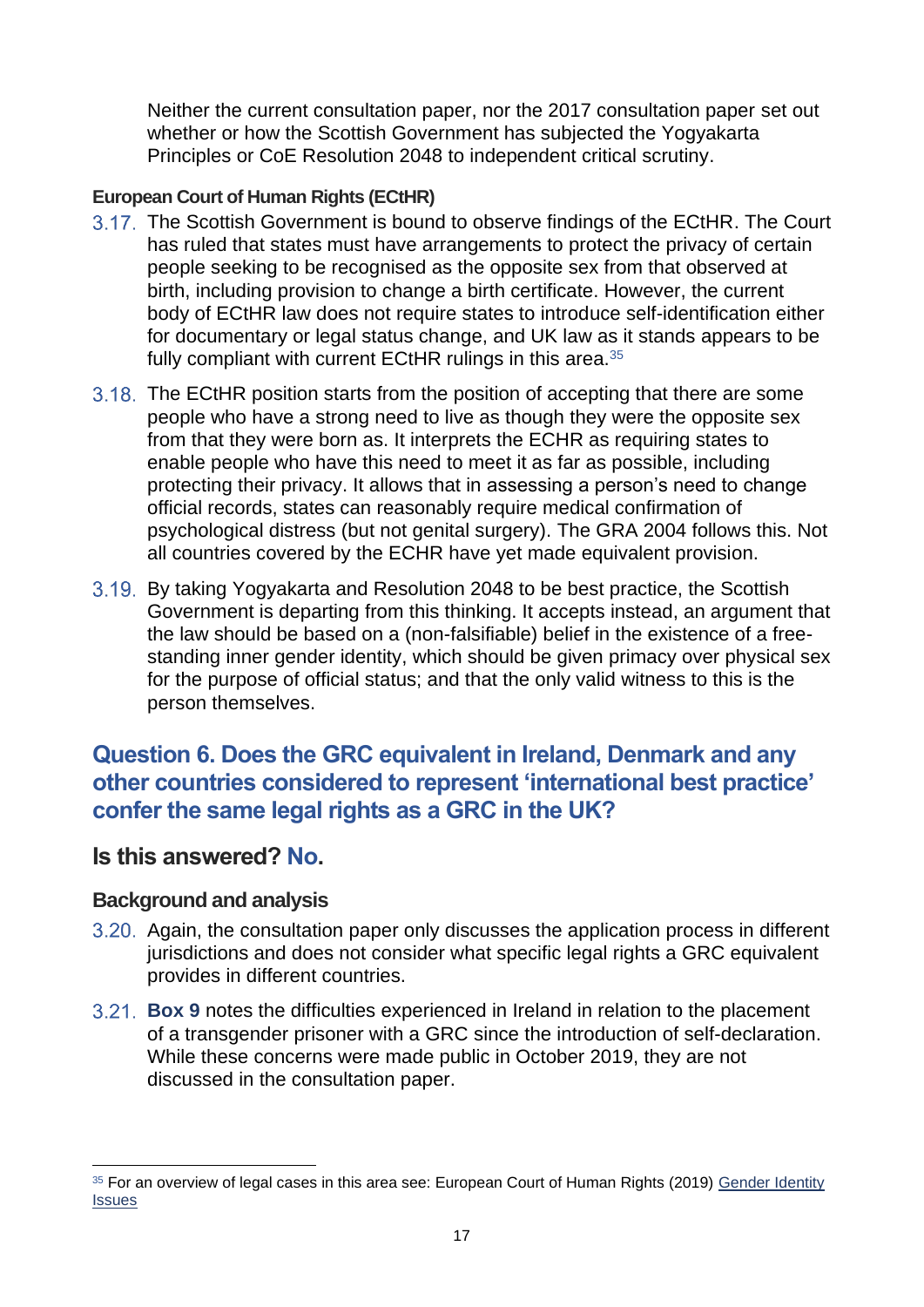#### <span id="page-18-1"></span>**Box 9. Ireland 'Male-bodied transgender inmate housed with women'**

*'In October 2019 the Chair of the Law Society Criminal Law Committee Robert Purcell commented that the Gender Recognition Act 2015 had placed the Prison Service and Courts in a difficult position with regard to transgender prisoners. This was in relation to the placement of a transwoman prisoner with a GRC in Limerick women's prison. The prisoner was convicted of ten counts of sexual assault and one count of cruelty against a child. Purcell stated:* 

*"The law that was enacted in 2015 did not envisage this situation, and it puts the Prison Service and the courts in a difficult position because, obviously, if somebody is self-declaring that they have to be recognised, then they have to be dealt with on that basis, even though physically, they have not have made the [physical] transformation".*

*"I don't think the legislation envisaged the ability of transgender people to be able to selfdeclare; and it didn't foresee the problems it would cause if a transgender, self-declared person was held in a mixed prison".'*

Law Society Gazette Ireland, 18 October 2019<sup>36</sup>

# <span id="page-18-0"></span>**Part 4. Equality Act 2010**

**Question 7. Does the Scottish Government support the single sex exemptions under the Equality Act 2010?**

#### **Is this answered? Yes, but it is not clear how exceptional it thinks their use should be.**

#### **Background and analysis**

- Under Section 11 of the Equality Act 2010, "sex" is a protected characteristic.  $4.1.$ For almost everyone, this refers to biological sex. However, for those who have changed their legal sex via a GRC, the position is less simple.
- $4.2.$ The Equality Act provides eight single-sex exemptions that allow employers, service providers, associations and charities to provide single-sex or separate sex services for a range of reasons. People with a GRC are generally entitled to use such services in line with their new legal sex, but Schedule 3 of the Act allows services not to include them if it can be shown this is proportionate and meets a legitimate end. Schedule 9 of Act similarly allows employers to limit certain roles to those who have a particular sex by birth.
- $4.3.$ The Ministerial Foreword notes "*Those exceptions are very important and the Scottish Government would encourage any organisations and service providers to know their rights on this issue*" (2019: 3). 37

<sup>36</sup> [Law Society Gazette Ireland](https://www.lawsociety.ie/gazette/top-stories/male-bodied-transgender-inmate-housed-with-women-prisoners/) (2019) [Male-bodied transgender inmate housed with women](https://www.lawsociety.ie/gazette/top-stories/male-bodied-transgender-inmate-housed-with-women-prisoners/) 18 October 2019

<sup>37</sup> See note [7](#page-3-0)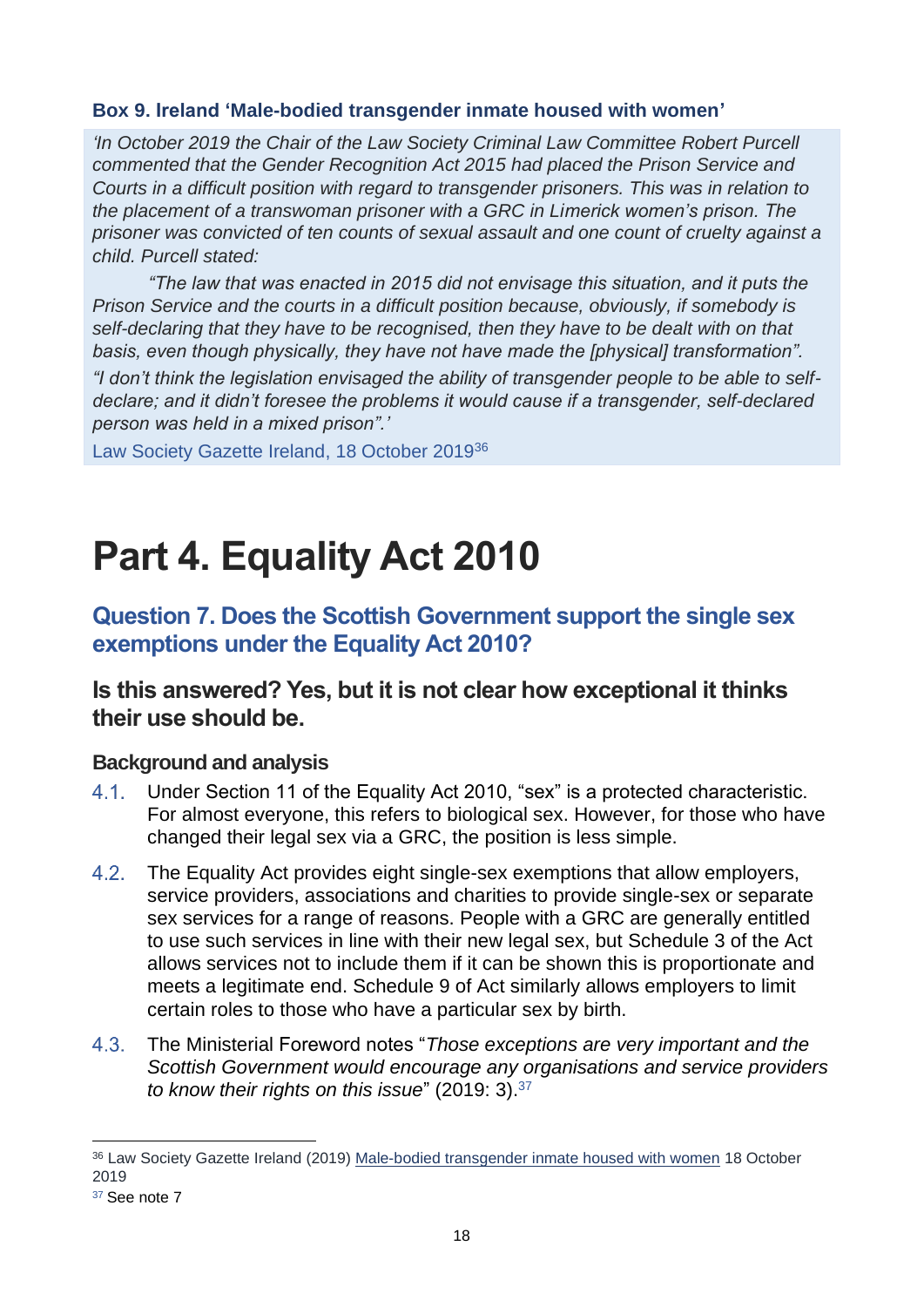$4.4.$ How far the Scottish Government believes these exemptions can only be used in exceptional cases is not clear, however. Paragraphs 5.17 and 5.20 appear to be especially important here, as shown in **[Box 10](#page-19-0)**

#### <span id="page-19-0"></span>**Box 10. Consultation paper: single sex services exemption**

*'5.17. This provision would, for example, allow the operator of a domestic abuse refuge designed for women only to exclude a trans woman from the service if the operator judges that this is a proportionate means of achieving a legitimate aim. This is likely to involve carrying out a risk assessment…* 

*5.20. As indicated above, the 2010 Act is generally a reserved matter for the UK Government. The UK Government's 2018 consultation on reforming the GRA in England and Wales said in paragraph 117:* 

*"Trans people with a GRC can still be excluded from single sex services, or provided with a different service if it is proportionate to do so on the facts of the individual case. Although reliance on this exception should be rare, it is most likely to be needed in particularly difficult and understandably sensitive areas, such as the provision of women's domestic violence refuges. Whether it is proportionate to exclude a trans person would have to be judged by the service provider on a case by case basis, considering the trans person's needs and the impact on other service users. Refuges will continue to make sensible risk assessments of potential service users.* 

*Such assessments are required of all users, whether or not they are trans: for example the refuge might want to prevent an abusive lesbian from entering when her abused female partner is inside, or it may exclude a woman with a history of violence and instability. 38 "'*

Scottish Government 2019 paras. 5.17 and 5.20<sup>39</sup>

- $4.5.$ Paragraphs 5.18 and 5.19 in the consultation paper state that the Scottish Government's requirement for a trans inclusion plan for domestic abuse refuges **for which it provides funding** does not prevent the exemption being used, if it is done with necessary justification in law, which the Scottish Government says is for the provider to establish.
- $4.6.$ The long quote from the UK Government's 2018 consultation paper (see **[Box](#page-19-0)  [10](#page-19-0)**) is offered with no comment by the Scottish Government. So, it is possible that the Scottish Government does not share its relatively narrow reading of when a person with a GRC can be excluded from a single sex service.
- However, the careful wording of paragraph 5.17 (**[Box 10](#page-19-0)**), which refers to "*a*   $4.7.$ *trans person*" rather than "*trans people*", as is otherwise used throughout the paper, suggests that the Scottish Government tends to read the Equality Act as requiring individual by individual decisions on exclusion, rather than supporting policies that allow a service to make a positive choice to provide a woman-only environment that is based on physical sex.

<sup>38</sup> See: Women and Equalities (2018) [Reform of the Gender Recognition Act](https://assets.publishing.service.gov.uk/government/uploads/system/uploads/attachment_data/file/721725/GRA-Consultation-document.pdf) – Government Consultation.

<sup>39</sup> See note [7](#page-3-0)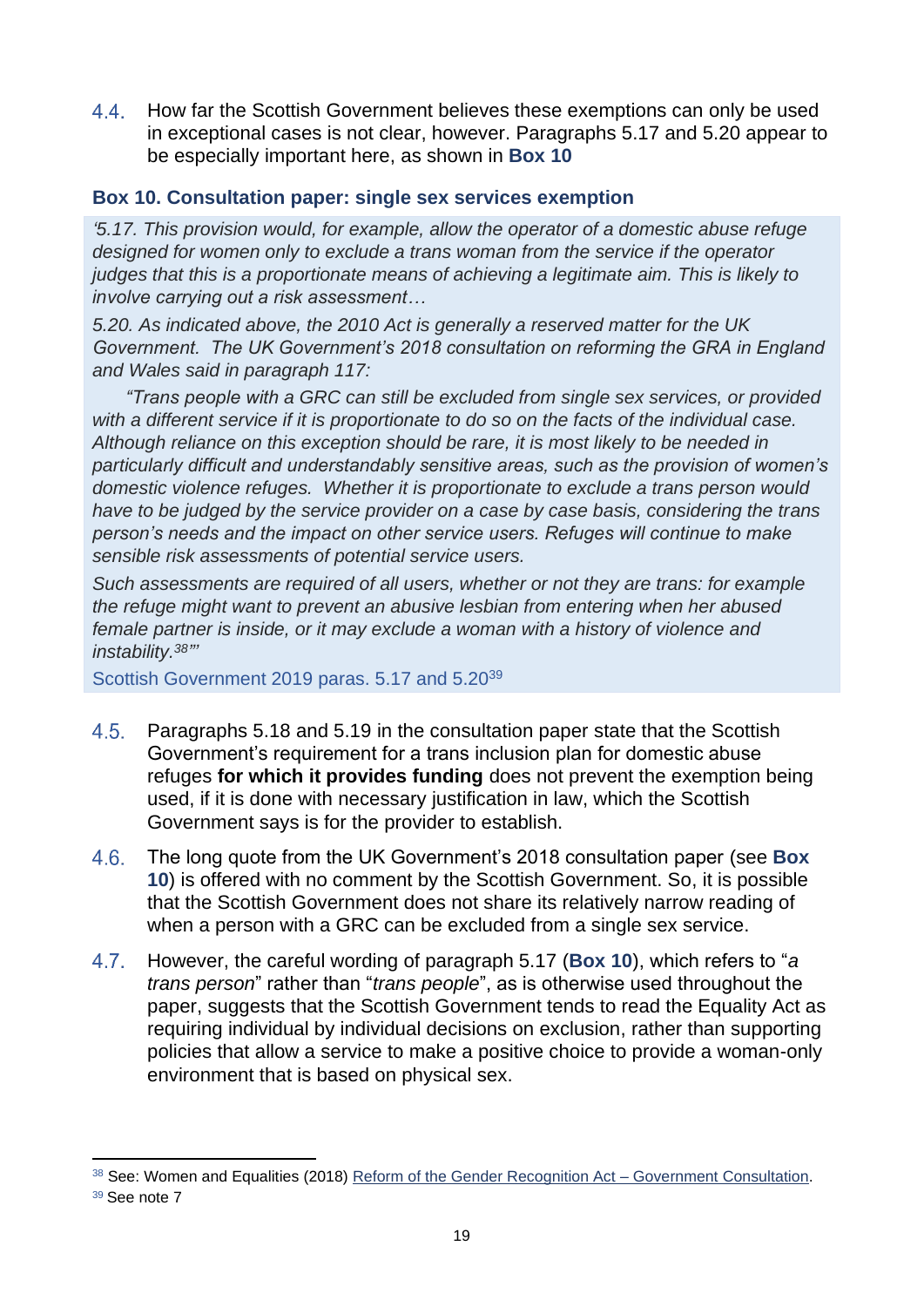- 4.8. By contrast, the analysis in the Journal of the Law Society of Scotland (mentioned under Question 1) argues that the exemption could be applied as a principle and not only individual by individual (Komorowski, 2020).<sup>40</sup>
- $4.9.$ It would be useful to have the Scottish Government's own assessment of what the law allows and what it thinks it should allow (given that control over the Equality Act might yet pass to the Scottish Parliament by some means).
- 4.10. The Scottish Government promises at paragraph 5.02 that it "*is developing guidance to make sure that policy makers and service providers understand better how to ensure that the rights of women and trans people can be collectively realised. The guidance will be used across the Scottish Government, will be available to all public authorities and will be publicly available*".<sup>41</sup>
- 4.11. No timetable is given for this work, and no detail on the process by which this will be done. The paper acknowledges that in the absence of more case law, even with further expected guidance from the UK Government, there is uncertainty about how the Act works here.
- 4.12. Readers are left with the combination of not having an answer to Question 1 on the legal effect of obtaining a GRC, and a continuing lack of clarity about the circumstances in which single sex services can be limited to women without GRCs.

*it is not possible to piece together a clear and reasoned view from Government on how lowering the barriers to obtaining a GRC is expected to alter the number and range of people born male who will acquire a new legal right of access to single sex services for women and how absolute that right will be.*

- 4.13. This means that it is not possible to piece together a clear and reasoned view from Government on how lowering the barriers to obtaining a GRC is expected to alter the number and range of people born male who will acquire a new legal right of access to single sex services for women and how absolute that right will be. This makes it difficult to understand the potential impact of the proposals on women who use and value single sex provision and to make an informed comment on them.
- 4.14. Reading between the lines, it appears the Scottish Government may be relying on a belief that people have legal rights to be treated as their "*acquired gender*" for the purpose of single sex services, whether or not they have a GRC, and can only be excluded in rare circumstances (and so a GRC has little impact on who can access these spaces in law).
- 4.15. But making people read between the lines is not good enough: the Scottish Government needs to spell out what it believes the position is, and why, particularly when its interpretation appears open to challenge.

<sup>40</sup> See note [13](#page-6-0)

<sup>41</sup> See note [7](#page-3-0)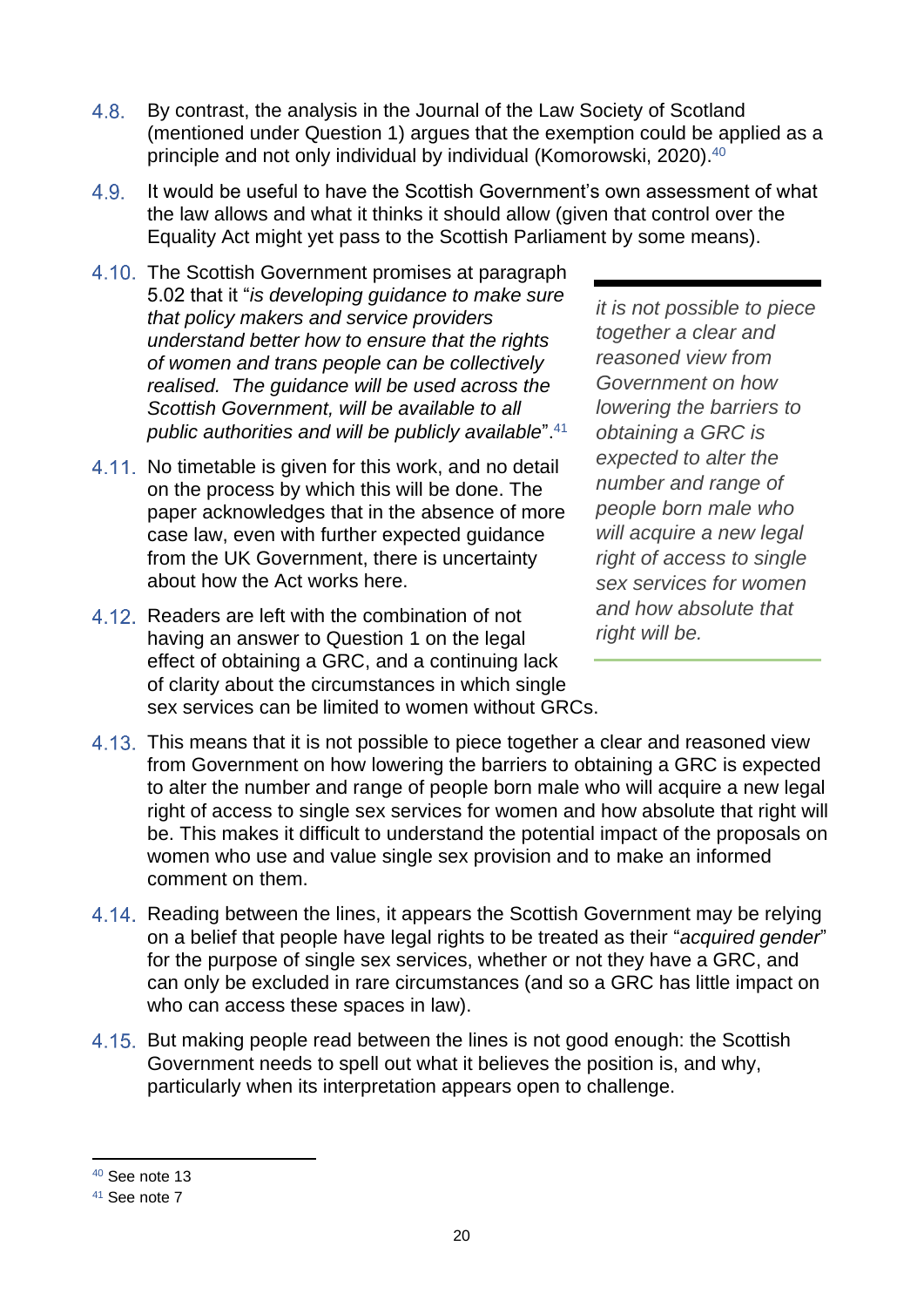*making people read between the lines is not good enough: the Scottish Government needs to spell out what it believes the position is, and why, particularly when its interpretation appears open to challenge*

#### **Question 8. Does the Scottish Government see any ongoing need for women-only spaces and services based on biological sex?**

#### **Is this answered? Not clearly.**

#### **Background and analysis**

- This question relates to question 7, but takes the point to the level of **general principle** rather than support for the existence of statutory provisions. At the legal level, the Scottish Government recognises the existence of provisions in law that allow limiting some services or roles to people of either biological sex. However, it appears to see little case for using them as a matter of principle.
- 4.17. This becomes most apparent in the draft Equality Impact Assessment (EQIA) which states "*There is a lack of any evidence around the actual experienced impacts of trans inclusion in services*" and that "*Much of the literature identified does not justify a blanket exclusion of trans women from services or spaces (they themselves are a vulnerable group), but rather highlights the need for individual assessments and tailoring the service for each individual's needs*" (2019; 173). 42
- <span id="page-21-0"></span>4.18. The draft EQIA cites one academic paper, by Gottschalk (2009)<sup>43</sup> to support the assertion that there is little evidence to justify ever applying a blanket exclusion (and therefore having a service or role limited to a particular biological sex).
- The Gottschalk paper is based on interviews with fifteen women who worked as principals, managers or coordinators in either Violence Against Women (VAW) or women's health services. However, the paper draws the *opposite* conclusion to the one the Scottish Government cites it to support, and instead makes the case for retaining single-sex spaces, concluding that "*Trans-inclusion then is one of the greatest threats faced by women*". This is shown in **Box 11**.

<sup>42</sup> See note [7](#page-3-0)

<sup>43</sup> Gottschalk, L. (2009) Transgendering women's space: A feminist analysis of perspectives from Australian [women's services](https://www.sciencedirect.com/science/article/abs/pii/S0277539509000478) Women's Studies International Forum, 32(3): 167-178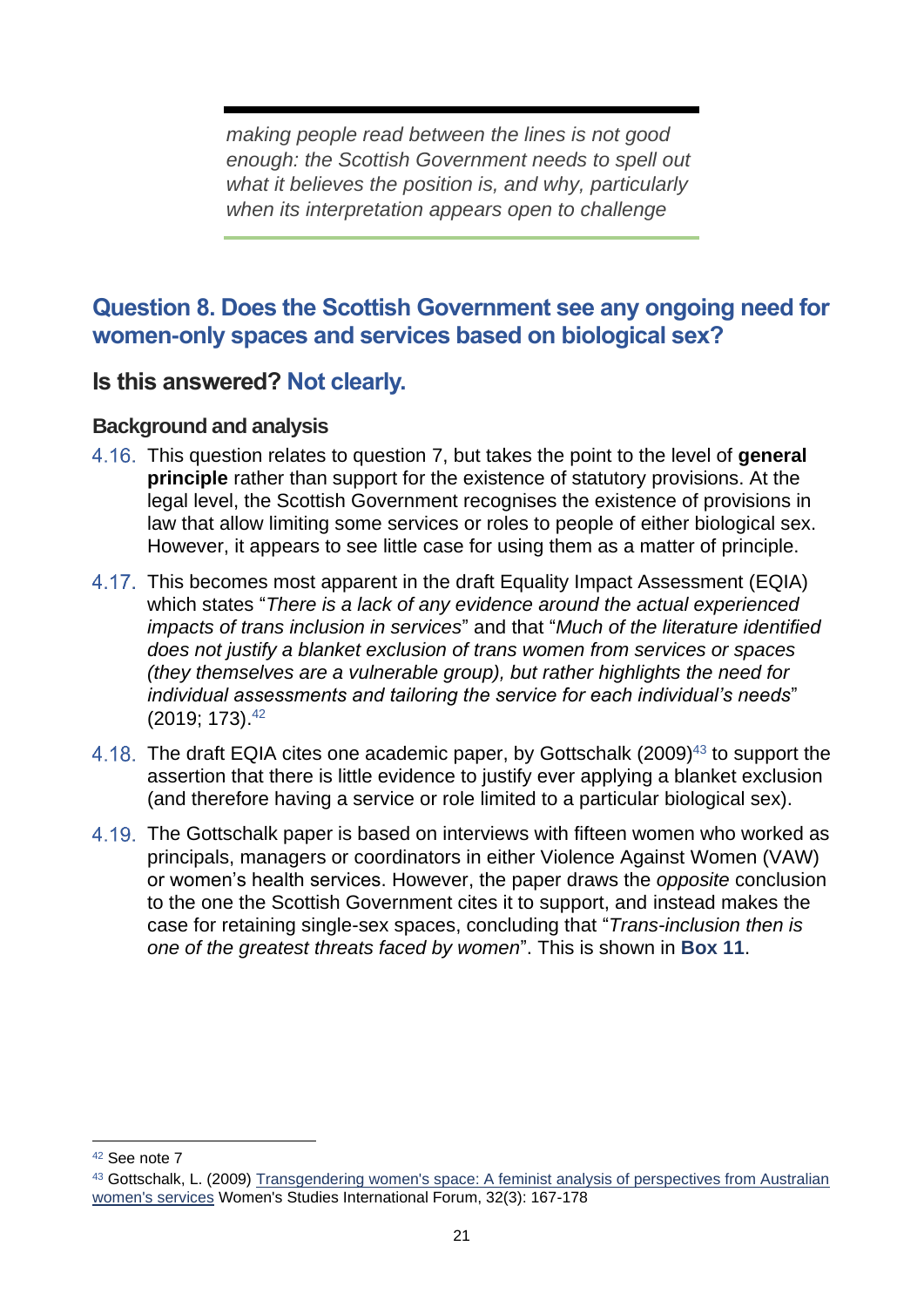#### <span id="page-22-0"></span>**Box 11. 'Transgendering women's space: A feminist analysis of perspectives from Australian women's services'**

*'This article [argues] that the life experiences of women born and raised female and the experiences of MTFs, born and raised male, differ significantly and that male dominance and female submission is institutionalised in the socialisation experience. MTFs have had male socialisation, whether or not they felt comfortable in their assigned gender roles.* 

*This article acknowledges that MTFs have special needs and equal rights before the law. However in the case of women-only space and in the current social and legal context, protecting the rights of one minority group, transgendered people, infringes on the rights of another minority group, women, with serious consequences for all women.* 

*The dilemma of managing the 'rights' perspective is the reason why many of the participants in this study opted for transgender inclusion, even while understanding the difficulties this posed for their female clients. Many other participants were prepared to take a stand and make the difficult decision that MTFs need to create their own safe space.* 

*MTF inclusion in women-only spaces, whether as clients or as workers, compromises the rights of women to seek support in a context where they are with, and receive professional help from, people with whom they have shared experiences. The inclusion of men or MTFs results in the elimination of women-only space and re-assimilation into male dominated institutions. Such mainstreaming can potentially remove the focus from women's issues and return to a situation described by Kaplan (1996) where women's needs in health and refuge become invisible and neglected. As proposed by Freedman (1979) the decline of the gains achieved for women by feminism is under threat by the erasure of women-only space. Freedman argues that the building of coalitions of women's groups and continuation of separatism is crucial. In this paper I argue in support of Freedman (1979). Trans-inclusion then is one of the greatest threats faced by women.'* Gottschalk, L. 2009: 177-178. 44

The consultation paper does not refer to evidence submitted to the Scottish Government in June 2019 by campaign group Women and Girls Scotland, based on a survey (self-selected sample) of 2,000 women across the UK.<sup>45</sup> Survey respondents recorded substantial support for access to spaces and

- services where women could be sure they would not encounter anyone born male, regardless of self-declared gender identity, for reasons of safety, privacy and dignity. The report also identified a risk of self-exclusion by some women from certain spaces and services if that guarantee could not be made. The report also cites findings from other research consistent with its findings.
- 4.21. The consultation paper fails to acknowledge this as a rare piece of evidence on this point. The Scottish Government should at minimum explain why these findings and the others it cites, are not regarded as regarded as relevant.

<sup>44</sup> See note [43](#page-21-0)

<sup>45</sup> Women and Girls in Scotland (2019) [Female Only Provision: A Women and Girls in Scotland Report](https://secureservercdn.net/160.153.137.99/hjn.a49.myftpupload.com/wp-content/uploads/2019/09/WGS_female_only_provision_report.pdf) 3 June 2019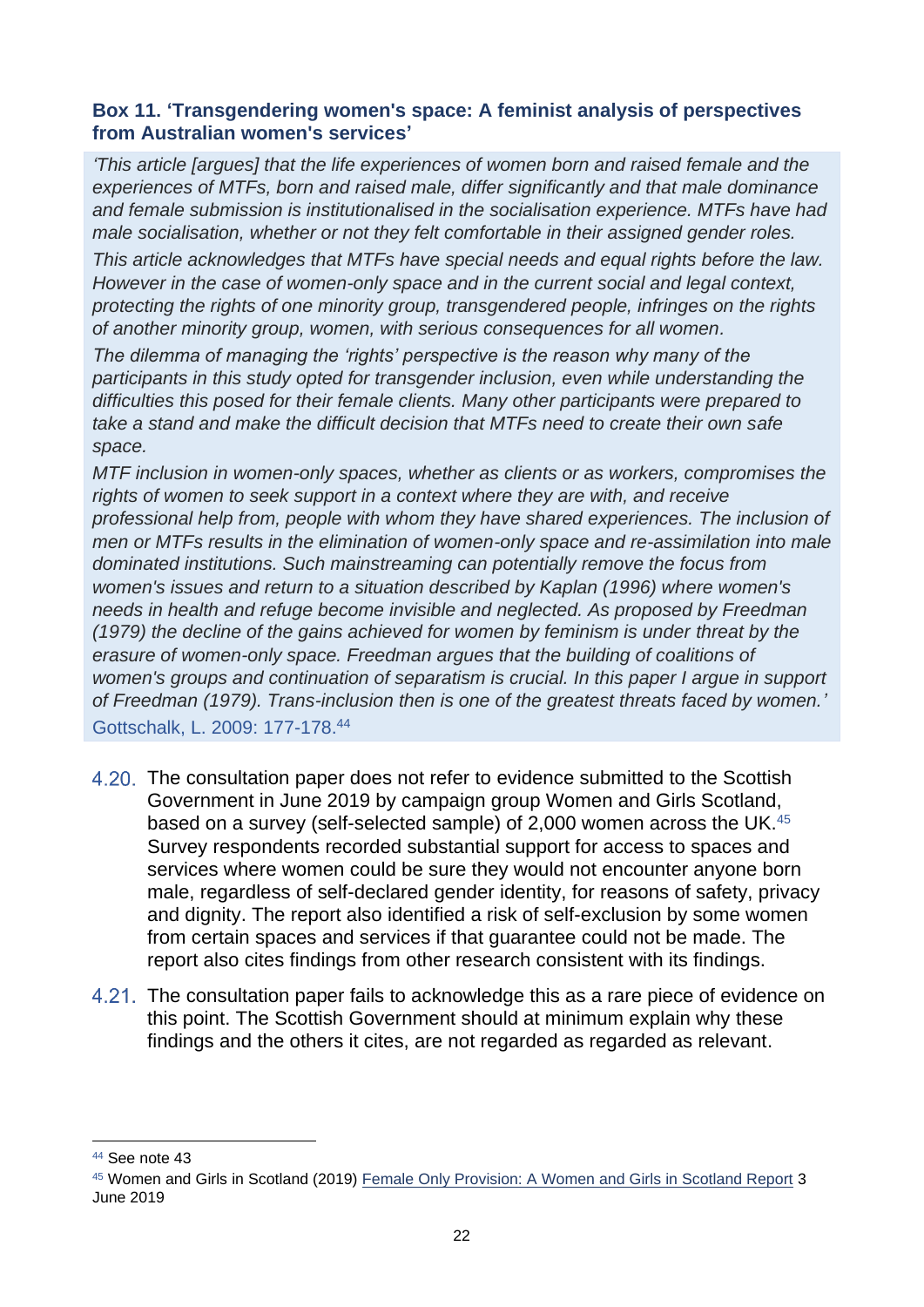The consultation paper also does not refer to research undertaken by Fair Play for Women (2018)<sup>46</sup> which reported that some professionals working in Violence Against Women (VAW) services were afraid to raise their concerns around gender self-identification policies, and that the voices of VAW survivors had not been given a voice in the Westminster consultation on GRA reform. Drawing on interview evidence, the report also argues that 'survivors must be able to set their own boundaries and trust their own instincts'.

"*The silencing of anybody who has justifiable concerns about the impact on women and girls of including transwomen in women-only spaces is significant. Most who work in the women's sector are afraid to share their concerns publicly as they witness the verbal and sometimes physical attacks on those who do speak out publicly. Concerns about the rights of women and girls are routinely labelled transphobic and those who do speak out have experienced various threats which also include threats to their organisations ... Everyone I speak to feels silenced and fearful of saying anything which detracts from the dominant position of trans rights activists.*"

Professional E cited in Fair Play for Women, 2018: 9

**Question 9. Does the Scottish Government believe that women should ever be free to organise around their shared experience of being born with a female body and all the physical, economic and social experiences that creates, without including people who do not share that experience?**

#### **Is this answered? No.**

#### **Background and analysis**

- 4.23. Schedule 16 Part 1 of the Equality Act 2010<sup>47</sup> provides for single-characteristic associations, with the purpose of bringing together people who share a particular characteristic. The consultation paper does not discuss whether or not the Scottish Government believes this can ever be justified.
- 4.24. The limited recognition in the paper of existing provisions which allow services and roles to be limited by biological sex focusses on exceptional situations. It is not clear whether the Scottish Government accepts that some women might legitimately wish to organise themselves more generally round the fact of being female-bodied, for social or political purposes.

<sup>46</sup> Fair Play for Women (2018) [Supporting Women in Domestic and Sexual Violence Services. Giving a](https://fairplayforwomen.com/wp-content/uploads/2018/09/FPFW_report_19SEPT2018.pdf)  [voice to silenced women: evidence from professionals and survivors](https://fairplayforwomen.com/wp-content/uploads/2018/09/FPFW_report_19SEPT2018.pdf)

<sup>47</sup> [Equality Act 2010 Schedule 16 Part One](http://www.legislation.gov.uk/ukpga/2010/15/schedule/16/crossheading/single-characteristic-associations)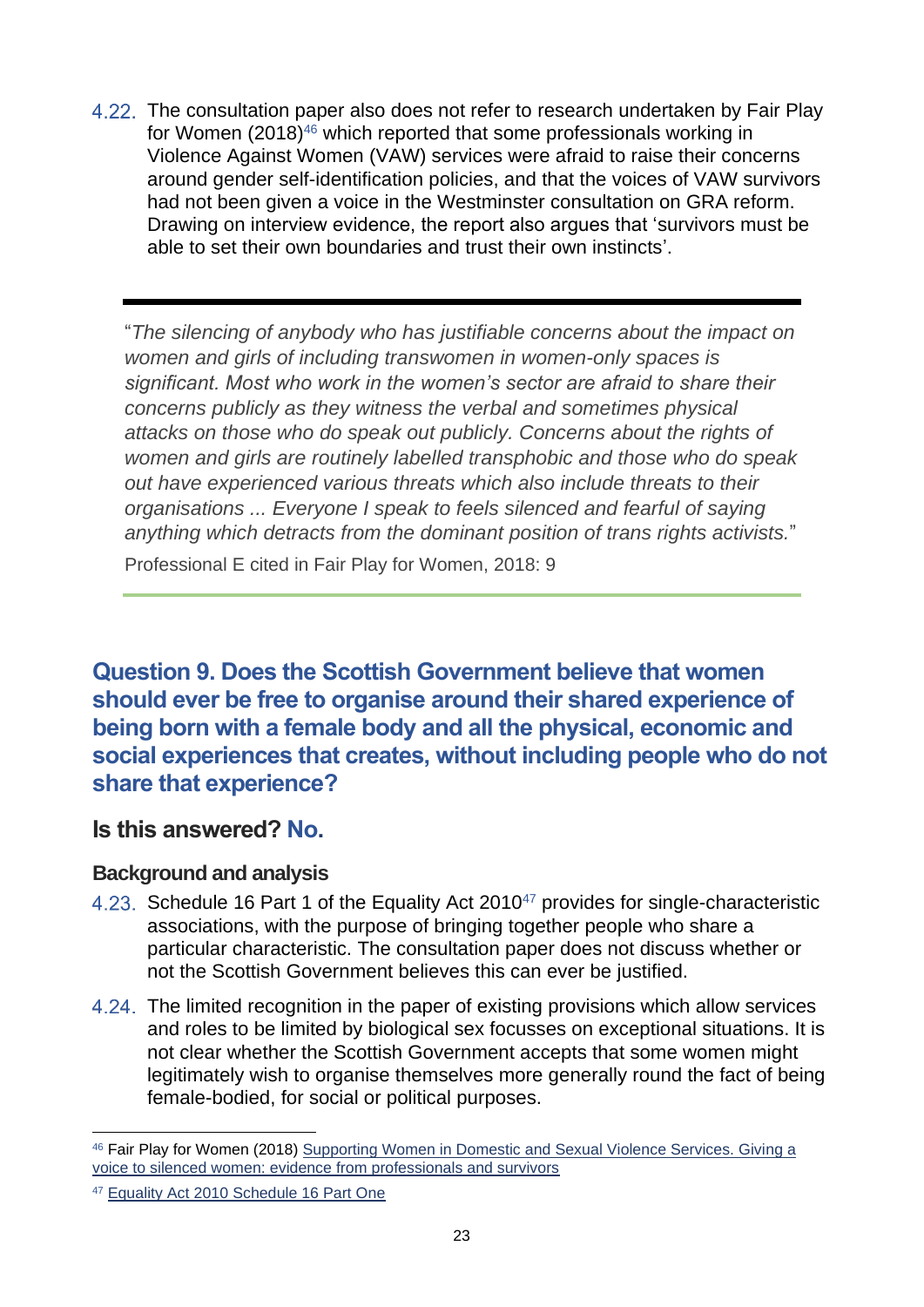**Question 10. Does the Scottish Government believe that the Equality Act 2010 currently permits single-sex policies that exclude everyone who has not used a GRC to change their legal sex to that covered by the policy?**

#### **Is this answered? No.**

#### **Background and analysis**

4.25. See discussion under Questions 1 and 7. The contention over this specific point explains some of the tension in the current debate (see also Murray and Hunter Blackburn, 2019)<sup>48</sup> and the Scottish Government remaining silent on it is not helpful in addressing that tension.

**Question 11. Does the Scottish Government believe that the Equality Act 2010 currently permits single-sex policies that exclude even those who hold a GRC for the sex covered by the policy?**

**Is this answered? Yes, but only partially: whether as individuals or a group is not clear.**

#### **Background and analysis**

4.26. As the response to Question 7 notes, the consultation paper makes it clear that the law does permit such exclusions; but it is not clear whether the Scottish Government believes this can be done as a general principle, or must be decided looking at each individual.

**Question 12. Does the Scottish Government attach any weight to the situation of women who experience a loss of privacy and dignity and a reduction in how safe they feel, if required to share certain spaces with or receive certain services from a person they can correctly identify as male by birth?**

#### **Is this answered? No, because its statements are contradictory.**

#### **Background and analysis**

The Ministerial Foreword contains the strong statement, "*I recognise that some organisations have changed policies which are not required in law. And I know that they have done so in a well-intentioned attempt to be trans inclusive. However, they may have unintentionally made changes that make women feel uncomfortable and less safe. They need to take account of everyone's rights when any changes are being considered, to ensure all rights, particularly those* 

<sup>48</sup> Murray and Hunter Blackburn (2019) Letters: There has been a lack of due diligence and scrutiny in [policy-making in the field of gender identity](https://www.heraldscotland.com/opinion/17805590.letters-lack-due-diligence-scrutiny-policy-making-field-gender-identity/) 31 July 2019 Herald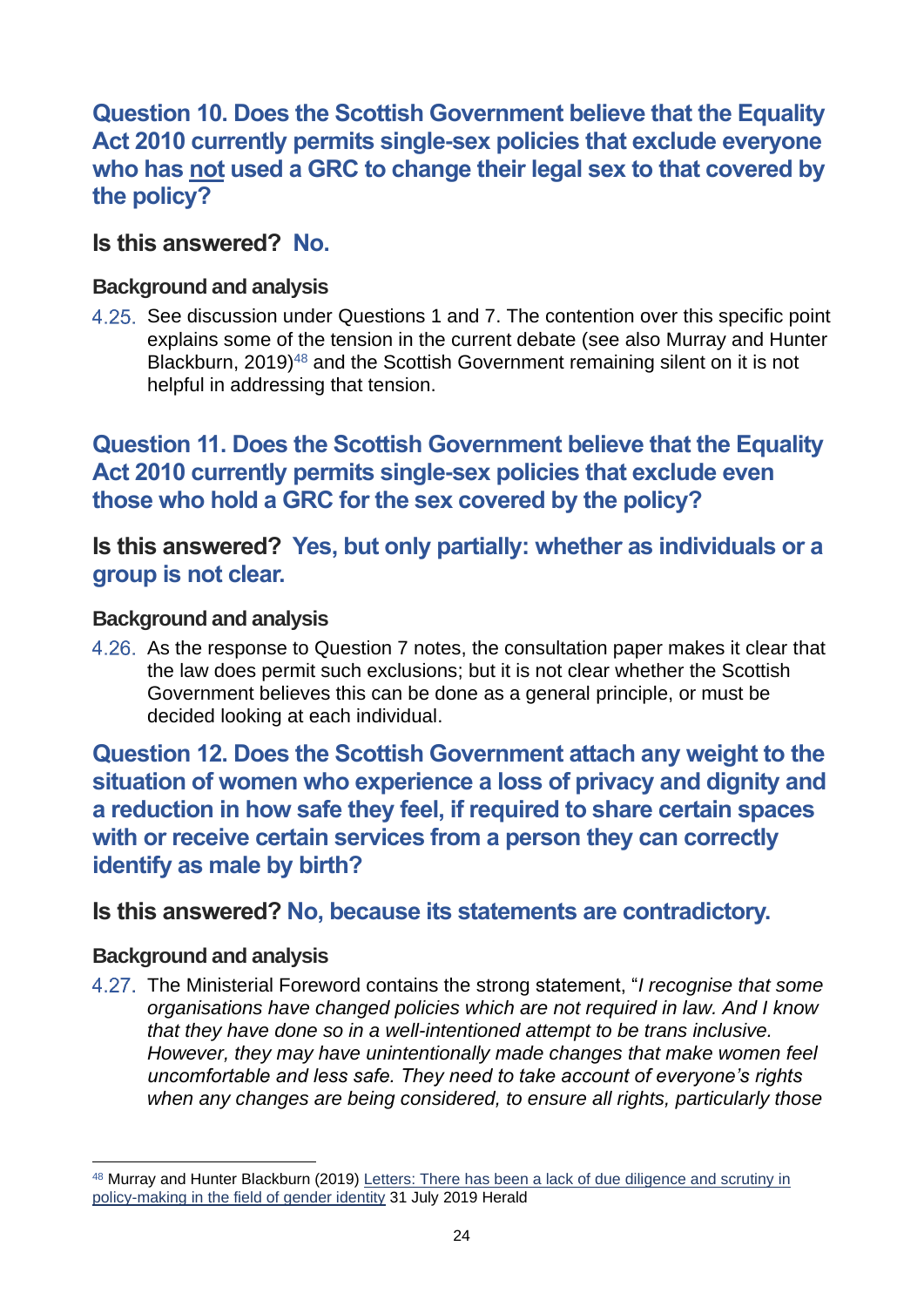*of women and trans people, are protected. This includes the protection of women's rights and safe spaces*" (Scottish Government, 2019: 3).<sup>49</sup>

- 4.28. However this statement is hard to reconcile with what appears to be a narrow understanding of when exemptions can be applied, as discussed under Question 7, and with the draft EQIA.
- The discussion of Question 8 above noted that the draft EQIA appears dismissive of these issues. In addition to the shortcomings of the draft EQIA discussed above, it makes no reference to female privacy and dignity, and states that it has not identified any evidence to support existing concerns about the risk of assault by allowing males who self-identify as women to access female-only spaces. The relevant section of the draft EQIA assessment is shown in **Box 12**.

#### <span id="page-25-0"></span>**Box 12. Draft Equality Impact Assessment: Protected characteristic of sex (extract)**

*'10. The Scottish Government has not identified any evidence supporting the claim that trans women are more likely than non-trans women to sexually assault other women in women-only spaces. Much of the literature reiterates this lack of any evidence, legal, medical or otherwise, to support this characterisation of trans women as 'deviant' or predatory.* 

*In addition to concerns about the inclusion of trans women in women-only spaces and services, some respondents expressed concerns that predatory men posing as trans women would seek to gain access to women only spaces and services for malicious reasons.*

*11. The Scottish Government has not identified any evidence supporting a link between women-only spaces being inclusive of transgender women, and non-trans men falsely claiming a trans identity to access these spaces and commit sexual violence. Other sources identified reiterated that there is a lack of any evidence to support this claim.'* Scottish Government 2019 paras. 174-175<sup>50</sup>

- 4.30. To support the above assertions, the Scottish Government cite only two pieces of academic research, both of which are dismissive of any discomfort that women may feel sharing spaces with male-bodied people, regardless of how they identify.
- The first paper (Dunne, 2017)<sup>51</sup> argues that single-sex spaces and services should be dismantled, and draws parallels between female discomfort at seeing male bodies and seeing women who have undergone mastectomies in womenonly spaces (for press coverage, see Sun 2020).<sup>52</sup> The Scottish Government

<sup>49</sup> See note [7](#page-3-0)

<sup>50</sup> See note [7](#page-3-0)

<sup>51</sup> Dunne, P. (2017) [\(Trans\)forming single gender services and communal accommodations.](https://research-information.bris.ac.uk/files/139271435/Bristol_Pure_Version_PD.pdf) Social and Legal Studies, 26(5).

<sup>&</sup>lt;sup>52</sup> Sun (2020) ID ROW SNP ministers enrage breast cancer patients after using expert who made ['offensive' remarks about mastectomies](https://www.thescottishsun.co.uk/news/5149172/snp-breast-cancer-patients-id-row-mastectomies/) 8 January 2020, Sun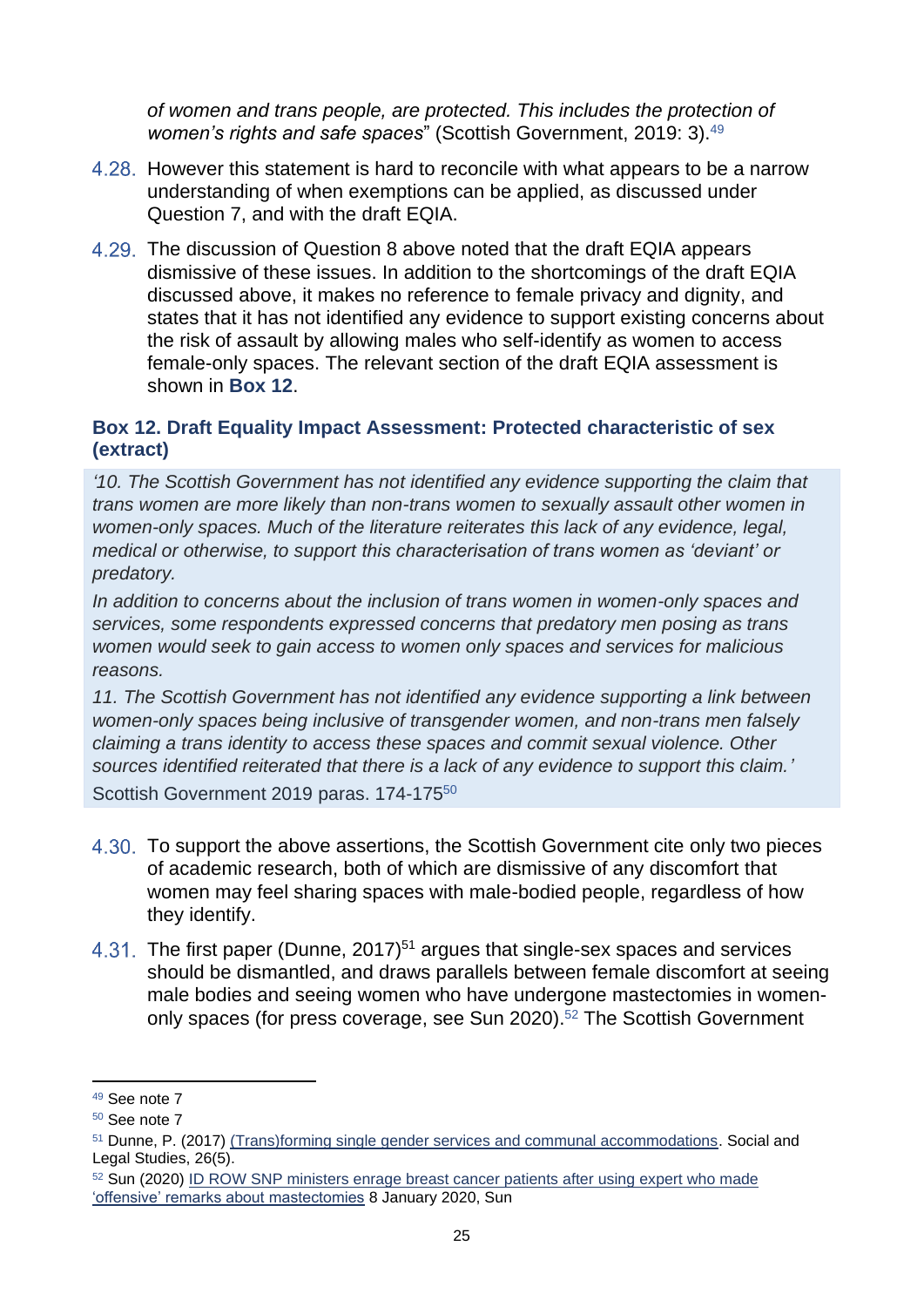has now distanced itself from this part of the paper (Somerville, 2020)<sup>53</sup>. It still believes however that the paper contains other material which supports the statements in the draft EQIA. The Scottish Government has been asked to clarify which material that is (McAlpine,  $2020$ )<sup>54</sup>.

The second paper (Eckes, 2017) <sup>55</sup> is a legal case analysis that examines school toilet policies in the U.S. The paper compares safety and privacy concerns around the loss of sex-segregated bathrooms to the discriminatory arguments used to support the practice of racially segregating bathrooms in 1950s America. A comparison is also drawn between what the author describes as an appeal to "tradition", and both slavery and denying women the vote. These extracts are shown in **[Box 13](#page-26-0)**.

#### <span id="page-26-0"></span>**Box 13. The restroom and locker room wars: Where to pee or not to pee**

*'Oftentimes safety concerns also arise. Unfortunately, this is not the first time safety issues have been debated as they relate to segregated restrooms. When public restrooms were being racially integrated in 1957, according to Scherer (2016), one newspaper asked "[w]ill the [W]hite girls be forced to take their showers with Negro girls?" These concerns were purportedly related to the "high venereal-disease rate among Negroes …". Similar to the arguments made in the 1950s, the current debate is also linked to discriminatory practices in schools. On this note, there is no evidence that any transgender student has tried to assault another student or created any such safety hazard in a restroom…*

*Some also argue that tradition demands that we continue to segregate students in restrooms based on their sex assigned at birth. Arguments related to tradition were made in the recent marriage equality debate (e.g., we should oppose same-sex marriage because of our long tradition of doing so). On this note, our country has also had a long "tradition" of slavery or denying women the right to vote. To be certain, there are some traditions that are worth preserving and some that are not. These privacy, safety, and tradition arguments are without merit; it appears that the objections are really related to simply having a transgender student in the restroom.'*

Eckes, 2017: 33, 34

<sup>53</sup> Somerville, S-A. (2020) [Official Report Meeting of the Parliament 8 January 2020](http://www.parliament.scot/parliamentarybusiness/report.aspx?r=12446&i=112489)

<sup>54</sup> McAlpine, J. (2020) [Question S5W-26947](https://www.parliament.scot/parliamentarybusiness/28877.aspx?SearchType=Advance&ReferenceNumbers=S5W-26947&ResultsPerPage=10) 16 January 2020

<sup>55</sup> Eckes, S., 2017. [The restroom and locker room wars: Where to pee or not to pee.](https://www.tandfonline.com/doi/abs/10.1080/19361653.2017.1324345?journalCode=wjly20) Journal of LGBT Youth, 14(3): 247-265.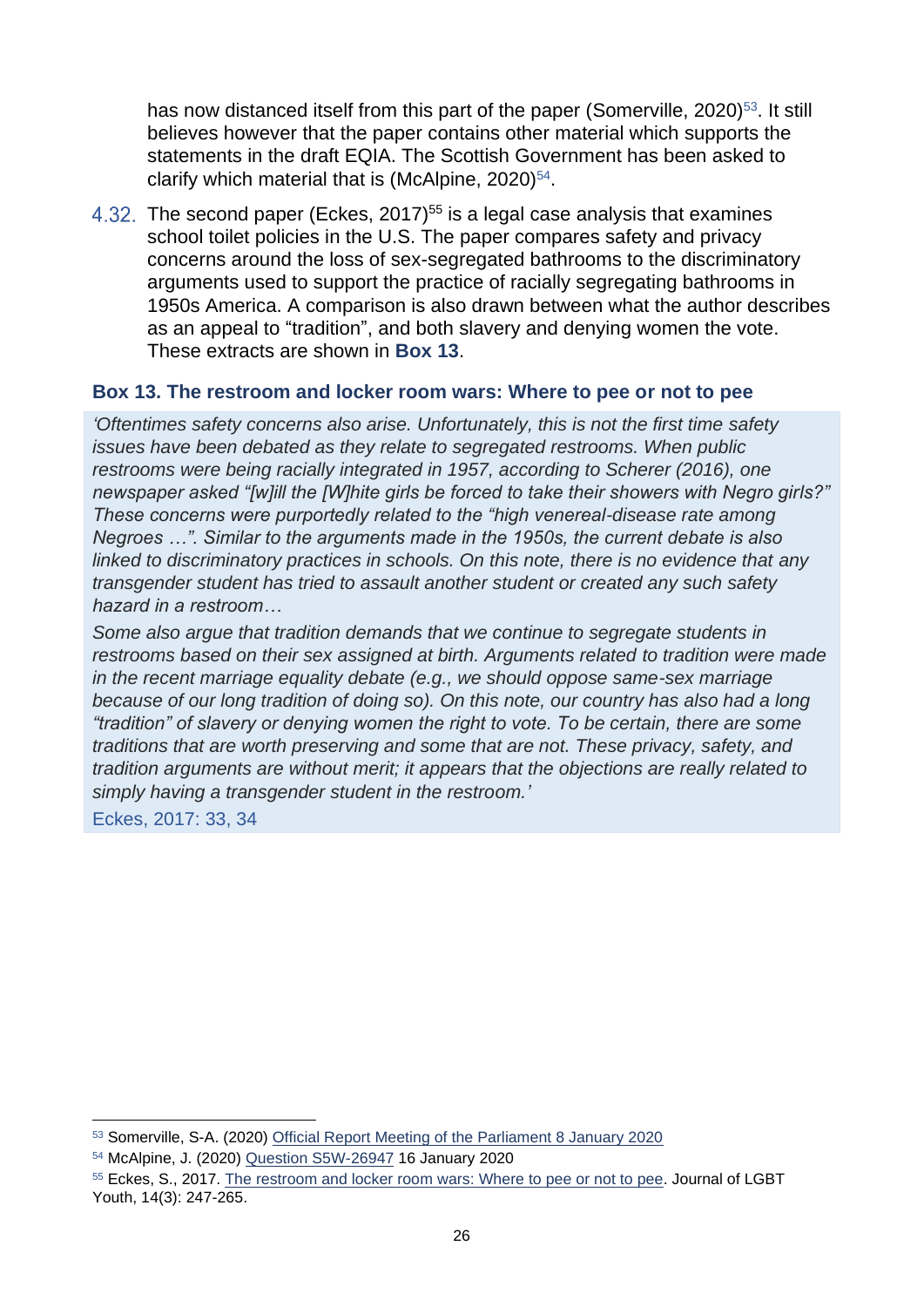**Question 13. What is the Scottish Government view of the earlier requests by the Scottish Trans Alliance (STA) and Stonewall to the Westminster parliament to have the single-exemptions in the Equality Act removed?**

#### **Is this answered? Yes.**

#### **Background and analysis**

- 4.33. The 2015 Scottish Trans Alliance submission<sup>56</sup> to the Women and Equalities Select Committee's Transgender Equality Inquiry stated that the Equality Act 2010 should be amended to: include gender identity as a protected characteristic; remove the exception that allows single sex services to discriminate against trans people; and remove the genuine occupational requirement (GOR) allowing some jobs to require applicants who are 'cisgender' and replace it with a GOR allowing posts delivering trans-specific services to require applicants who are transgender.
- 4.34. Similarly, Stonewall's submission (2015)<sup>57</sup> called for "*A review of the Equality Act 2010 to include 'gender identity' rather than 'gender reassignment' as a protected characteristic and to remove exemptions, such as access to single*sex spaces". The Stonewall 'Vision for Change' (2017)<sup>58</sup> document also states that "*Stonewall will advocate for the removal of all instances of permitted discrimination of trans people from the Equality Act*" (see **[Box 14](#page-27-0)**).

#### <span id="page-27-0"></span>**Box 14. Stonewall 'Vision for Change': Equality Act**

*'Stonewall will lobby Government for reform of the Equality Act, to include 'gender identity' as a protected characteristic and to remove the use of the terms 'gender reassignment' and 'transsexual' from the Act. Removing current ambiguities in the Act will ensure that all trans people, including those who identify as non-binary, are unequivocally protected and included. It will also signal to trans employees and service users, as well as public bodies and employers, that discrimination of trans people is not acceptable.* 

*In addition, Stonewall will advocate for the removal of all instances of permitted discrimination of trans people from the Act, as well as for updates to the explanatory notes and statutory codes of practice accordingly. Stonewall will lobby political parties in England, Scotland and Wales to include full equality for trans people, and the reform of the Equality Act, as part of their political commitments.'*

Stonewall (2017)

4.35. As noted under Question 7, the Ministerial Foreword describes the exemptions as "*very important*", even if the Scottish Government appears to accept a narrow interpretation of their scope.

<sup>56</sup> Scottish Trans Alliance (2015) [Written evidence submitted by Scottish Transgender Alliance, Equality](http://data.parliament.uk/writtenevidence/committeeevidence.svc/evidencedocument/women-and-equalities-committee/transgender-equality/written/19659.pdf) [Network to the Transgender Equality Inquiry](http://data.parliament.uk/writtenevidence/committeeevidence.svc/evidencedocument/women-and-equalities-committee/transgender-equality/written/19659.pdf) 21 August 2015

<sup>57</sup> Stonewall (2015) [Women and Equalities Select Committee Inquiry on Transgender Equality](https://www.stonewall.org.uk/women-and-equalities-select-committee-inquiry-transgender-equality) 27 August 2015

<sup>58</sup> Stonewall (2017) Vision for Change: [Acceptance without exception for trans people](https://www.stonewall.org.uk/system/files/a_vision_for_change.pdf)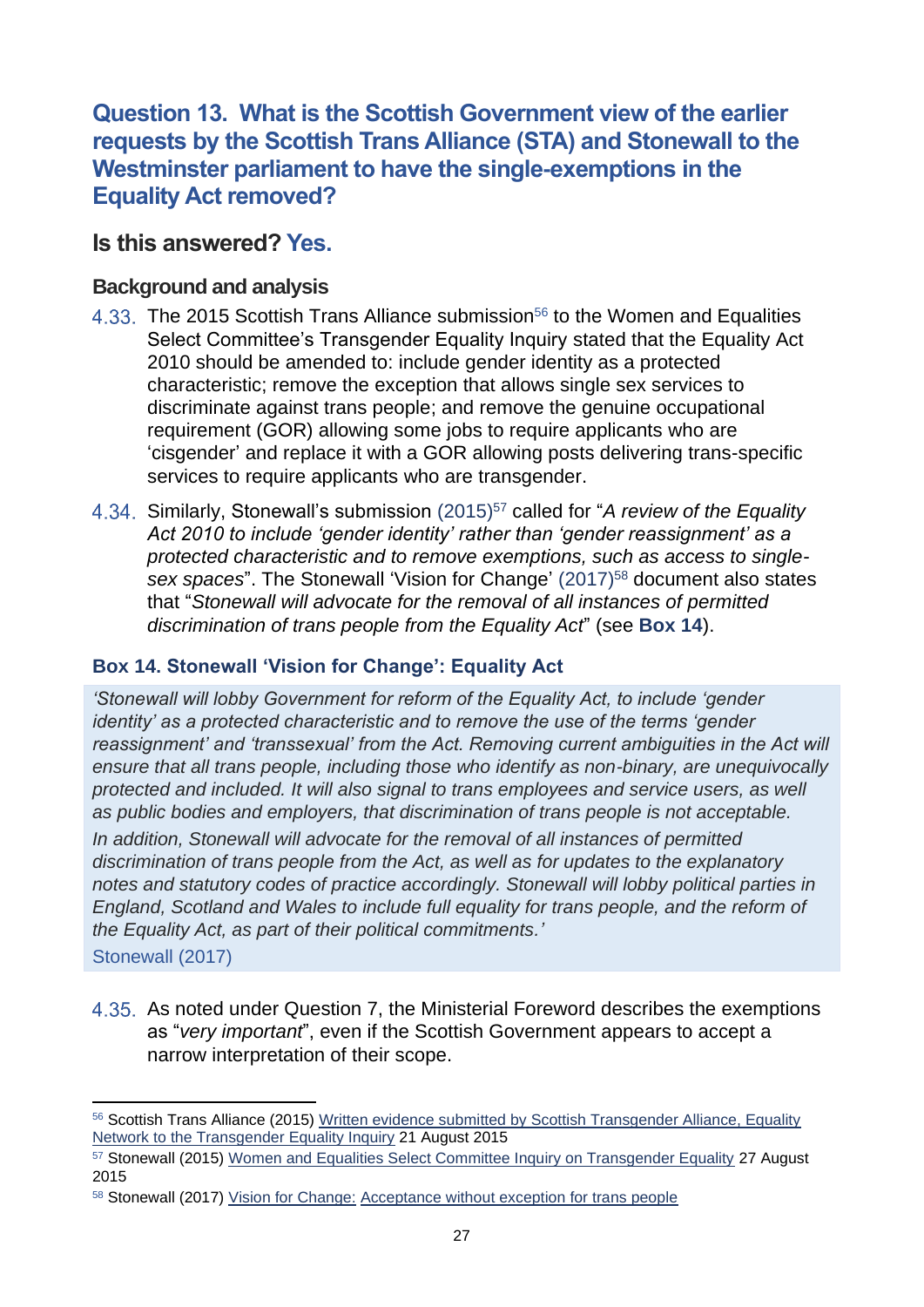# <span id="page-28-0"></span>**Part 5. Gender self-identification in practice: data recording**

**Question 14. In relation to the 2021 census, can the Scottish Government explain how can we collect reliable data on either sex or gender identity if both are conflated into the same question?**

**Question 15. What analysis has the Scottish Government undertaken to establish the potential impact of changing the sex question in the census to one that is explicitly based on self-identification on data quality?**

**Question 16. What analysis has the Scottish Government undertaken to assess the impact of the decision to remove sex recorded at birth from NHS records, as recorded in the CHI system, and to record selfidentity, on the delivery of sex-specific and single-sex services?**

**Question 17. In relation to criminal justice data, what analysis has the Scottish Government undertaken to quantify the potential effects of self-identification principles on the quality of data on those crimes disproportionately committed by males, such as violent and sexual offending?**

**Question 18. [Criminal proceedings in Scotland](https://www.gov.scot/publications/criminal-proceedings-scotland-2017-18/) data show that only three females were convicted of sexual assault in 2017/18, compared to 299 males. Given these low numbers, does the Scottish Government acknowledge that a small percentage of male people being recorded instead as female would skew this data?**

**Question 19. Has the Scottish Government undertaken any analysis of the potential impact of recording based on gender identity in the monitoring of inequalities in male-dominated industries, for example the tech sector?**

**Question 20. Does the Scottish Government support the recommendations in Caroline Criado-Perez's book** *Invisible Women*  **that we must meticulously collect sex-disaggregated data to tackle sex-based discrimination?**

**Are these questions answered? No.**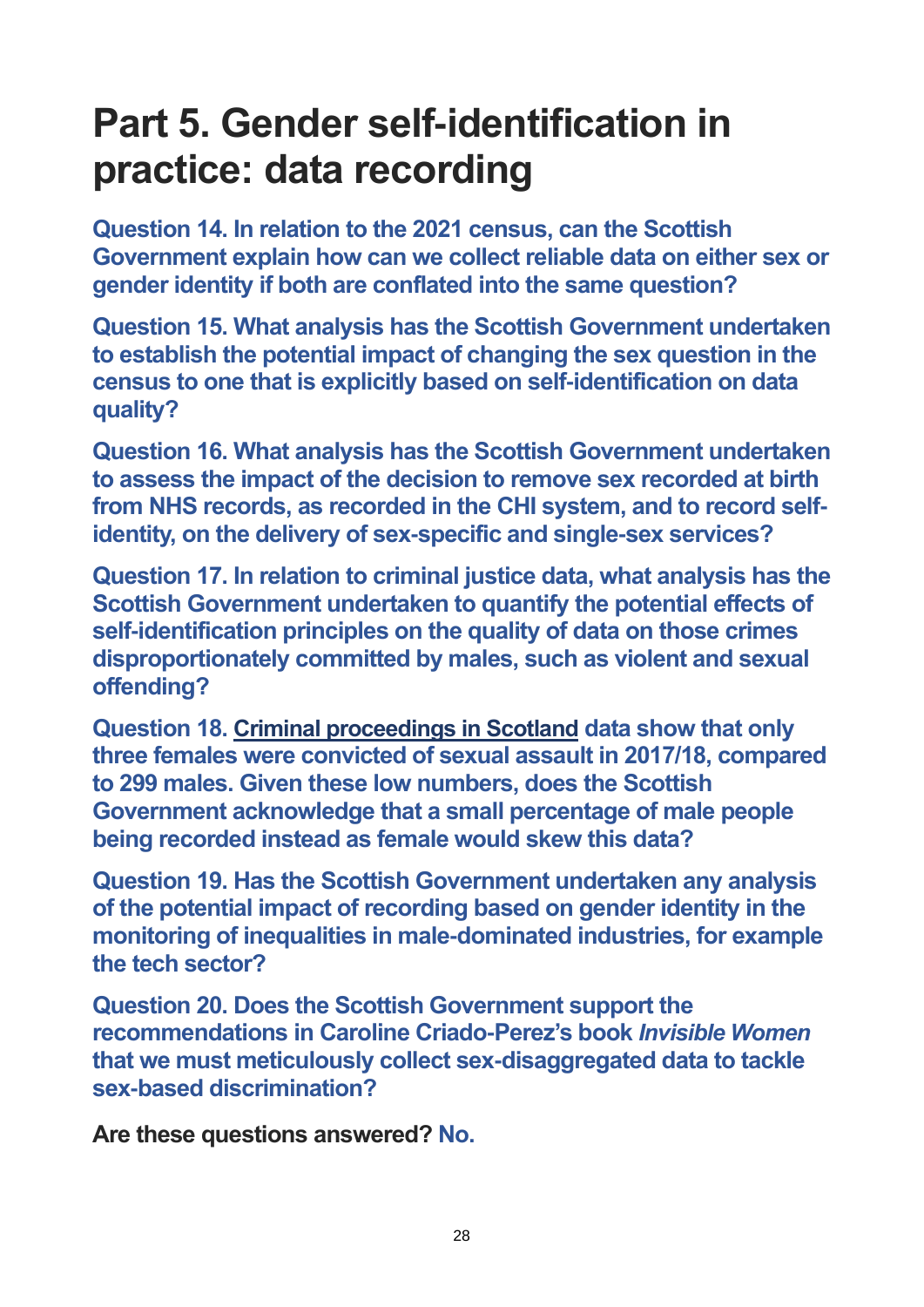#### **Background and analysis**

- $5.1.$ The draft EQIA notes that some respondents raised concerns about the impact on gender self-declaration on data collection in the 2017 consultation. The consultation paper does not however discuss data collection in relation to the census, NHS records, criminal justice statistics, the recording of employment data and/or the impact on equal pay claims, or the need to collect sexdisaggregated data to tackle sex-based discrimination.
- $5.2.$ Instead the draft EQIA refers to the Scottish Government Working Group on Sex and Gender in Data,<sup>59</sup> which is chaired by the Chief Statistician and will consider what guidance should be offered to public bodies on the collection, disaggregation and use of data on sex and gender
- $5.3.$ The membership of the Working Group is drawn exclusively from organisations that have implemented or support gender self-identification policies and/or approaches to data collection. These include National Records of Scotland and the Office for National Statistics, both of whom have recommended that the sex question in the 2021 census is framed in terms of self-declared gender identity.
- $5.4.$ There is also a marked lack of balance in the associated Stakeholder Group, which has no independent academic representation. We have met the Chief Statistician to raise this and other concerns about the work being undertaken here. Our letter following that meeting is shown in **Appendix 2**.
- $5.5.$ The letter also highlights our concerns with the EHRC submission to the Working Group  $(2019)^{60}$ , which suggests it is not possible to collect data relevant to monitoring issues relevant to the legally protected characteristic of sex without breaching the ECHR. We think that this is a contentious position and, if it were to influence the outcome of this Working Group, that formal legal advice should be sought.
- $5.6.$ The consultation paper notes that the Equality Act (Paragraph 20 of schedule 9) provides that it is not discrimination based on gender reassignment "*to do anything in relation to an annuity, life insurance policy, accident insurance policy or similar matter involving the assessment of risk if it is reasonable to do so based on reliable data*".
- $5.7.$ This is an acknowledgement in the Act that a person's sex at birth may continue to be relevant to assessment of risk in certain contexts, regardless of how that person identifies. That this possibility, and the concept of reliable data based on sex, is included in the Equality Act bears noticing, even if legal protection for that idea is limited to the insurance industry,

<sup>59</sup> Scottish Government (2019) [Sex and Gender in Data Working Group](https://www.gov.scot/groups/sex-and-gender-in-data-working-group/)

<sup>&</sup>lt;sup>60</sup> Equality and Human Rights Commission (2019) [Sex and Gender Working Group –](https://www.gov.scot/binaries/content/documents/govscot/publications/minutes/2019/09/sex-and-gender-in-data-working-group-meeting-september-2019/documents/ehrc-submission-on-collecting-and-presenting-data-on-sex-and-gender/ehrc-submission-on-collecting-and-presenting-data-on-sex-and-gender/govscot%3Adocument/EHRC%2Bsubmission%2Bon%2Bcollecting%2Band%2Bpresenting%2Bdata%2Bon%2Bsex%2Band%2Bgender..pdf?forceDownload=true) Meeting 23 [September 2019. Equality and Human Rights Commission submission.](https://www.gov.scot/binaries/content/documents/govscot/publications/minutes/2019/09/sex-and-gender-in-data-working-group-meeting-september-2019/documents/ehrc-submission-on-collecting-and-presenting-data-on-sex-and-gender/ehrc-submission-on-collecting-and-presenting-data-on-sex-and-gender/govscot%3Adocument/EHRC%2Bsubmission%2Bon%2Bcollecting%2Band%2Bpresenting%2Bdata%2Bon%2Bsex%2Band%2Bgender..pdf?forceDownload=true)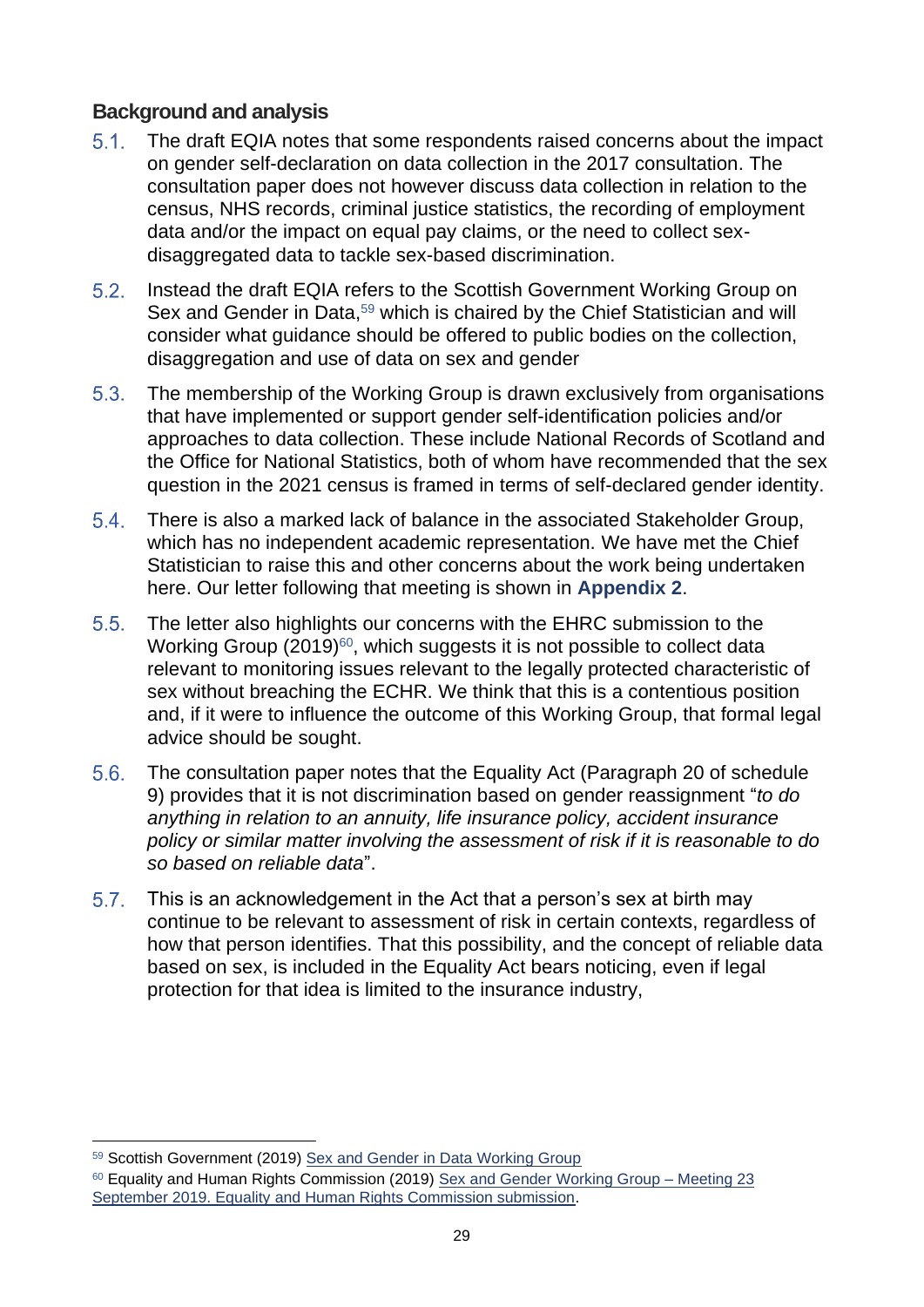### <span id="page-30-0"></span>**Appendix 1. Letter to the Cabinet Secretary for Social Security and Older People**

In early January 2020 we wrote to the Cabinet Secretary to raise several specific points which our initial reading of the consultation paper suggested needed clarification during the consultation period if consultees were to be able to respond properly.

The list overlaps with the questions above but includes some new points, for example on how the proposed new criminal offence of false declaration will work, and the definition of "*ordinarily resident*". The letter is shown below and we will post any response on our website.

6 January 2020

Dear Ms Somerville,

#### **CONSULTATION ON THE GENDER RECOGNTION REFORM (SCOTLAND) BILL**

We write in relation to the consultation on the draft Bill reforming the Gender Recognition Act 2004 published by the Scottish Government on 17 December. We welcome this additional consultation, but believe the proposals as published raise a number of questions, listed below, which need to be clarified urgently by government, if a meaningful consultation is to take place.

*Q.1. Is it Ministers' policy intention to widen the range of people who will be entitled to have a GRC compared to the current position, and if so, in what ways?* 

*Q.2. Does acquiring a GRC give a person new legal rights of access to single sex services and occupations under the Equality Act 2010 (before any consideration is given to making specific arrangements to exclude GRC holders from these, as discussed in Chapter 5)?* 

*Q.3. Specifically, what is Ministers' understanding of the relevance of a person holding a GRC to the ability of the prison service to exercise its discretion over the accommodation of transgender prisoners, in the light of the outcome of R (on the application of AB) v Secretary of State for Justice (2009)?* 

*Q4. What is the view of Ministers of the implications for third parties who are referring to a person who has a GRC of the judgement last month in the case of Forstater vs the Centre for Global Development?* 

*Q5. What criteria do Ministers envisage the courts would use to decide whether a person has made a false declaration about having lived and/or intending to live in their acquired gender?* 

*Q6. What courses of action do Ministers understand would be open to a notary public who suspected someone was seeking to make a false declaration and do Ministers intend it to be possible to refuse to grant a GRC based on reported concerns about a possible false application?*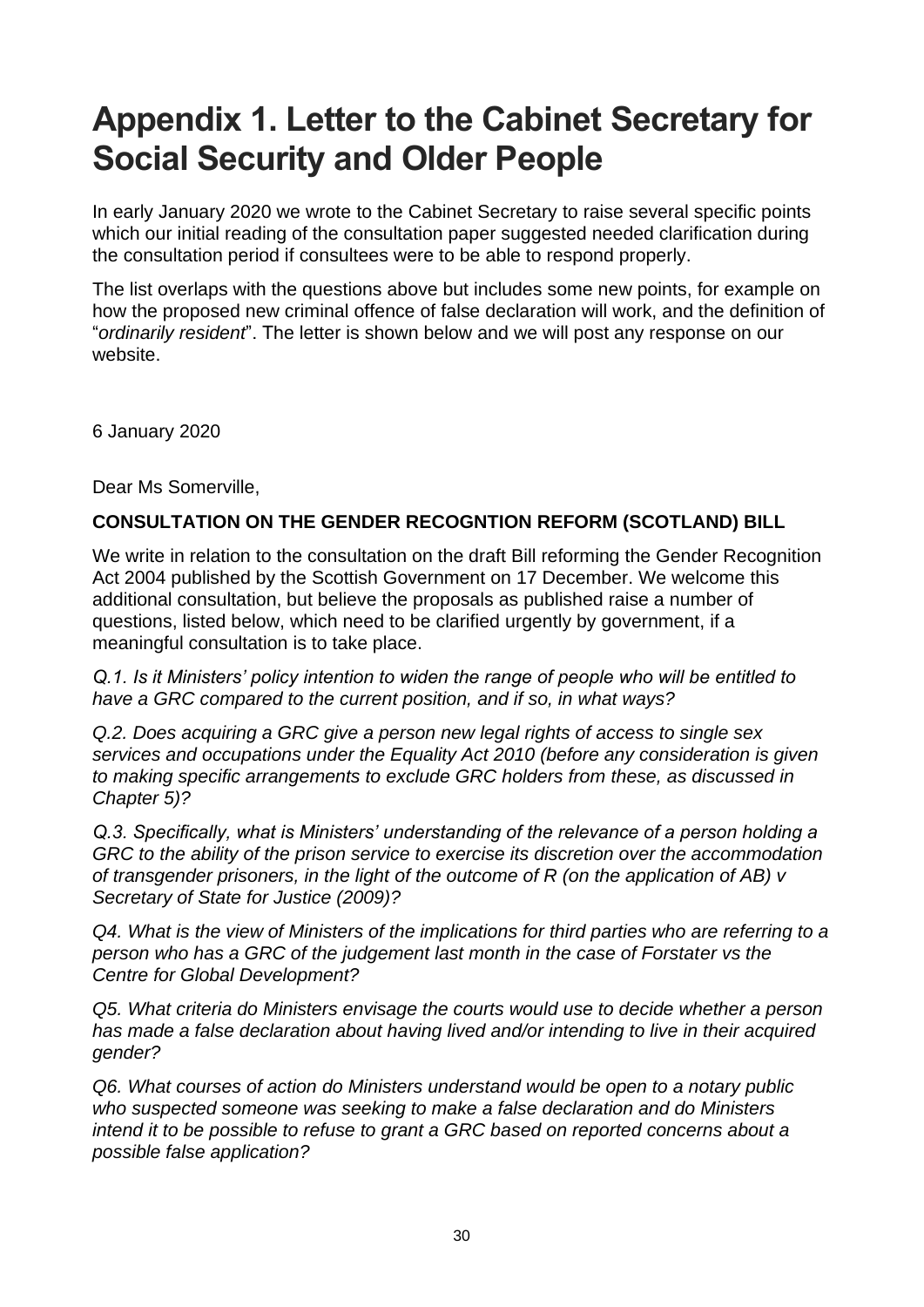*Q7. How do Ministers envisage that cases of de-transition would interact with the provisions criminalising a false declaration?* 

*Q.8. How do Ministers intend that "ordinarily resident" will be defined for the purpose of the Act, including whether they intend this to require any minimum period of residence in Scotland?* 

*Q.9. Have Ministers undertaken any detailed analysis of the law, and its application in settings such as hospitals, schools and prisons in Ireland and other jurisdictions it considers to represent 'international best practice', including how far the GRC equivalent in these countries confers the same legal rights as a GRC in the UK?* 

We would be very grateful for clarification of these points, without which we think consultees may be unreasonably hindered in responding to the consultation.

Yours sincerely

Lucy Hunter Blackburn Kath Murray Lisa Mackenzie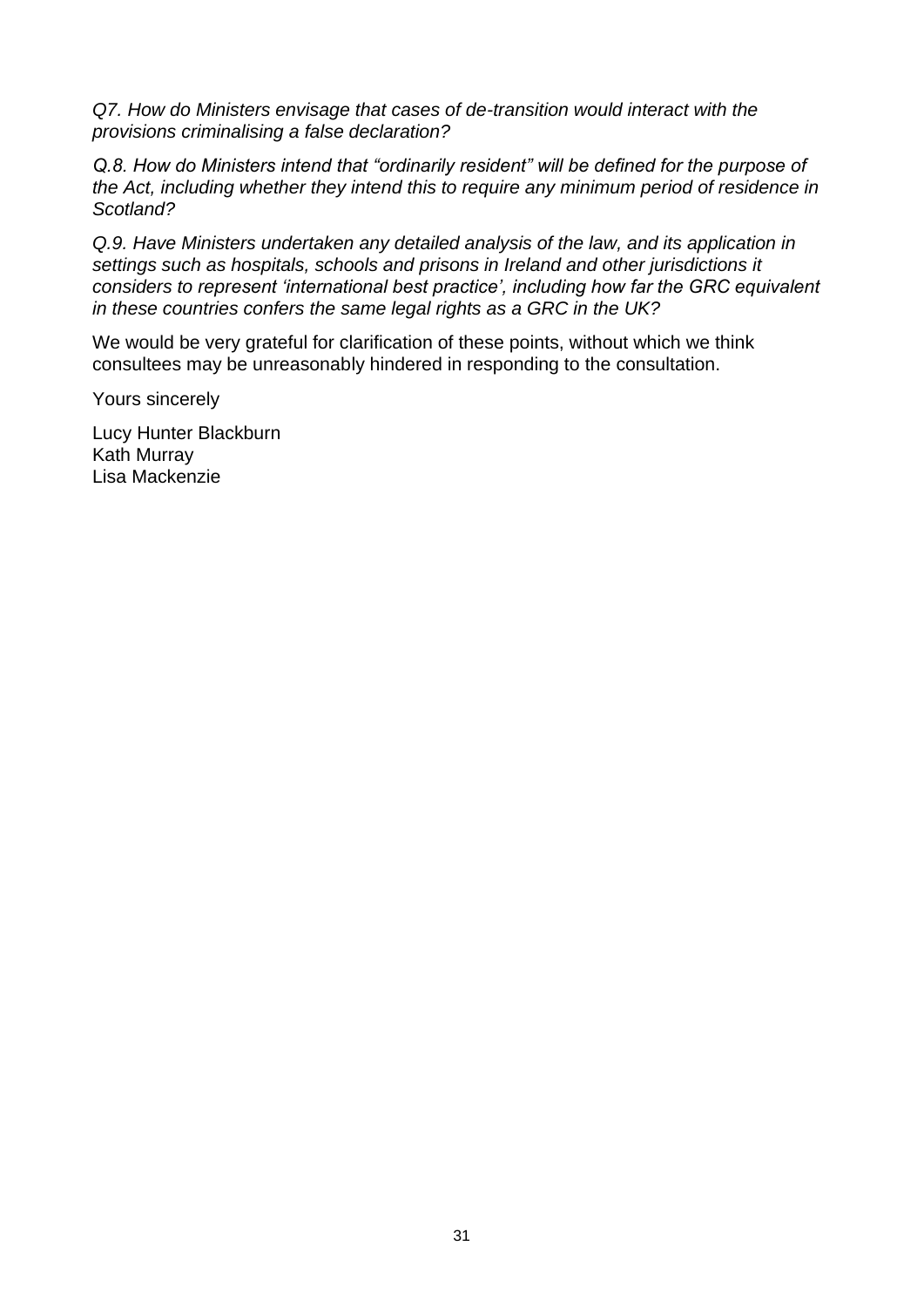### <span id="page-32-0"></span>**Appendix 2. Letter to the Chief Statistician**

20 January 2020

#### Dear Roger,

Thank you for meeting us last week to discuss our views on sex and gender data, and your plans for making recommendations for Ministers. We appreciated your willingness to hear our concerns, which we are now writing to place on the record.

We would like to reiterate our view that biological sex $61$  is a key determinant of a person's experiences and outcomes, and one of the most important variables for the purposes of policy, planning and research. This view is supported by decades of robust research evidence and analysis, which has examined the relationship, including causal relationships, between being born physically one sex or another, and a person's physical, social, economic and political experiences and outcomes from birth onwards. As such, in the meeting, we said it felt frustrating that we now needed to actively defend data collection on this basis. We also said that a failure to collect robust data on sex would weaken the ability of public authorities to fulfil their legal duties under the Equality Act 2010 in relation to equalities monitoring.

We spoke about the reliability of statistics. We suggested, as just one example, that the shift from police recording based on sex to recording based on gender identity means that Criminal Proceedings in Scotland official statistics are no longer reliable, in particular statistics for certain types of low volume crime committed by females, such as sexual assault. It should also be noted that this shift in police recording practices was not properly documented, nor subject to an impact assessment requirement, see here: [https://www.scotland.police.uk/assets/pdf/434027/526774/526798/19-0696](https://www.scotland.police.uk/assets/pdf/434027/526774/526798/19-0696-response?view=Standard) [response?view=Standard](https://www.scotland.police.uk/assets/pdf/434027/526774/526798/19-0696-response?view=Standard)

We also mentioned a recent article on the international increase in female offending rates, which we thought might to some extent relate to changes in recording practices by criminal justice agencies. This can be accessed here: [https://www.theguardian.com/us](https://www.theguardian.com/us-news/2020/jan/06/female-fugitives-women-crime-rates-rise)[news/2020/jan/06/female-fugitives-women-crime-rates-rise.](https://www.theguardian.com/us-news/2020/jan/06/female-fugitives-women-crime-rates-rise)

In relation to reliability, we discussed the size of the transgender population and agreed that despite estimates, such as that provided to you by the EHRC, this was unknown.<sup>62</sup> We also discussed the composition of the transgender population, which we noted appears to be heterogeneous, comprising people who have transitioned in different ways, to different degrees and at different ages (for further information we recommended the large-scale LGBT survey undertaken by the GEO which can be accessed here: [https://www.gov.uk/government/publications/national-lgbt-survey-summary-report\)](https://www.gov.uk/government/publications/national-lgbt-survey-summary-report).

Given the uncertainty regarding both the size and composition of the trans population, we think that any shift from recording based on sex to recording based on gender identity

<sup>61</sup> We briefly discussed the relevance of DSD (sometimes called intersex) conditions. The evidence provided by a specialist body to the parliamentary committee considering the 2021 census is available here [https://www.parliament.scot/S5\\_European/Inquiries/CensusBill\\_DSDFamilies\\_CTEEAS518CB33.pdf.](https://www.parliament.scot/S5_European/Inquiries/CensusBill_DSDFamilies_CTEEAS518CB33.pdf) We also note that in the context of the census the Scottish Government has clarified that this is an entirely separate issue to self-declared gender identity.

<sup>62</sup> The EHRC submission to the Working Group states: 'The number of trans people is not big enough to skew data that is collected on sex and it is therefore deemed generally unnecessary, from a data collection view point, to merely focus on legal sex'.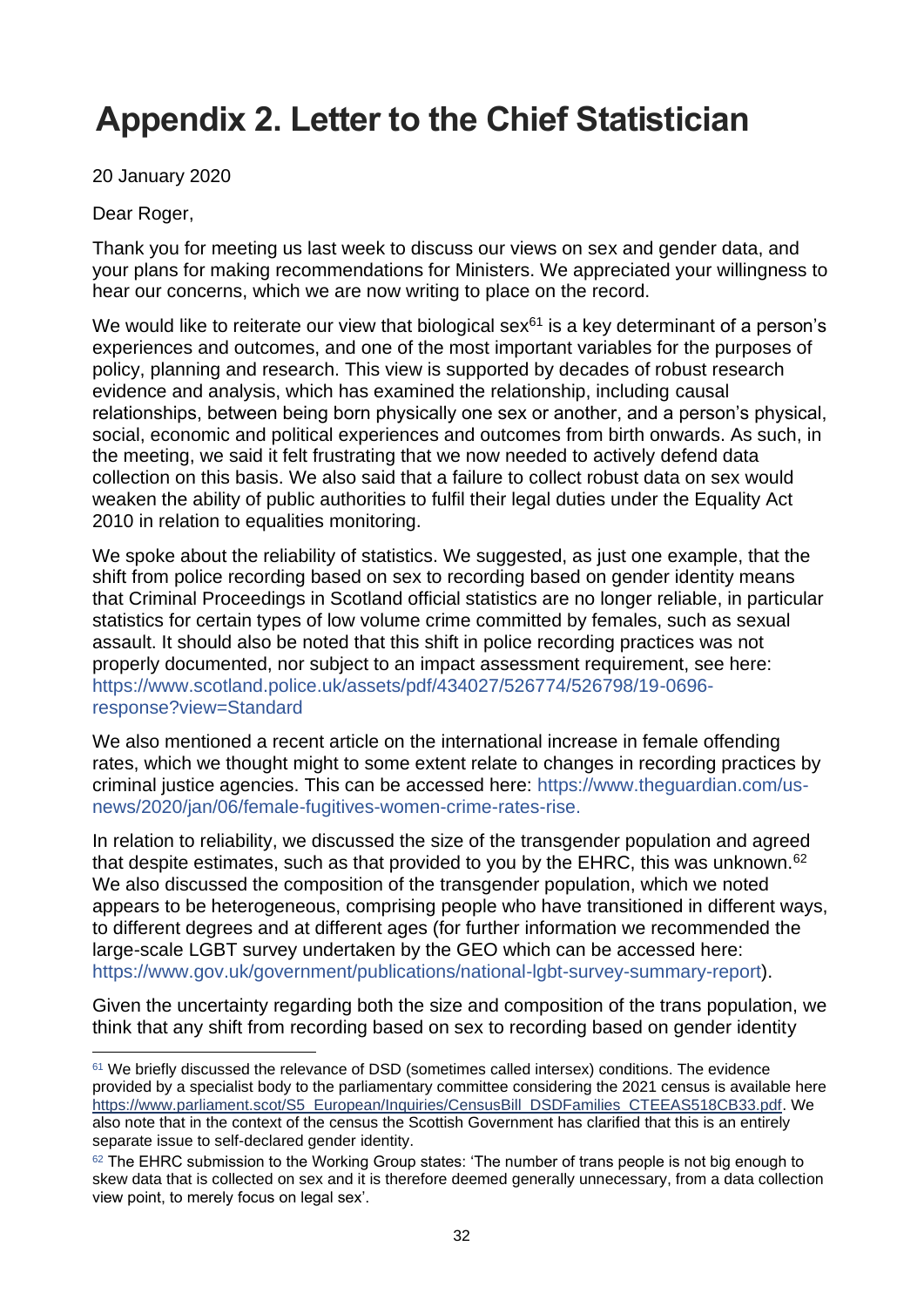would actively introduce risks to reliability. This will be felt particularly at a subpopulation level (for example within age-groups) and therefore will become a larger issue whenever data on sex is cross-tabulated with other characteristics. We also noted that data for equalities monitoring may be used for relatively small groups (a single employer, or subject area within a university, for example) where small numbers of cases classified differently according to sex and self-declared gender identity could affect the data produced, again particularly where there was already a strong imbalance by sex. We noted that collecting data on pay gaps by self-declared gender identity already had the potential to obscure patterns based on sex in some sectors, and within individual employers. (Guidance from the GEO and Acas already instructs employers to collect data on their 'gender' pay gap based on their employees' self-declared gender identity and not their sex: [https://archive.acas.org.uk/media/4764/Managing-gender-pay](https://archive.acas.org.uk/media/4764/Managing-gender-pay-reporting/pdf/Managing_gender_pay_reporting_07.02.19.pdf)[reporting/pdf/Managing\\_gender\\_pay\\_reporting\\_07.02.19.pdf\)](https://archive.acas.org.uk/media/4764/Managing-gender-pay-reporting/pdf/Managing_gender_pay_reporting_07.02.19.pdf)

Although not discussed in the meeting, we note that the Working Group Risk Register does not acknowledge the risk that, as a result of this project, data reliability will be diminished. We appreciate that this is a risk you will be hoping to avoid, but this is true for any risk on a register. We would urge that this one is added to the register precisely so that there is a formal commitment to evaluating the outcomes of this work against that criterion and to taking mitigating action. This risk also appears to be being ignored by the National Records of Scotland in their recommendation for a sex question based on respondents' self-declared gender identity. We also note that the EHRC submission makes no reference to subpopulation effects in its comments on the size of the trans population (see footnote 1).

You asked us whether there was any situation where we thought that authorities should collect data based on gender identity instead of sex. Having reflected further on this question, we could not think of any circumstances where gender identity should *replace* sex in any administrative data which is then drawn on to produce aggregate statistics on sex. It remains our view that if data on gender identity is required, it should be collected separately to sex, and the two concepts should not be conflated.

We noted that we needed more data, rather than less, on how far the experience and outcomes for those declaring a gender identity different from their sex as recorded at birth compared to other people of each sex more generally. We noted the UK LGBT Survey was helpful in allowing some analysis of that type (for example, on pay), which was only possible because it had collected data both on sex at birth and self-declared gender identity.

We expressed our concerns about the composition of the Working Group, which consists wholly of representatives from bodies who have either: implemented gender selfidentification for the purposes of data recording (Police Scotland, NHS Scotland); actively supported conflating sex and gender identity in data collection (Office of National Statistics, National Records of Scotland, EHRC); have already introduced policies based on gender self-identification ahead of legal change, or actively supported such an approach (Scottish Prison Service, COSLA); or are in the process of introducing legislation to provide for gender self-identification in law (Scottish Government). We said that we were particularly concerned that the Working Group did not include any expert quantitative social science academics and suggested that a meeting should be convened with quantitative data users, separate to any public meeting, as soon as possible. We were concerned that the exclusion of this group was also apparent in their exclusion from the associated stakeholder group (we do not think our inclusion is sufficient to represent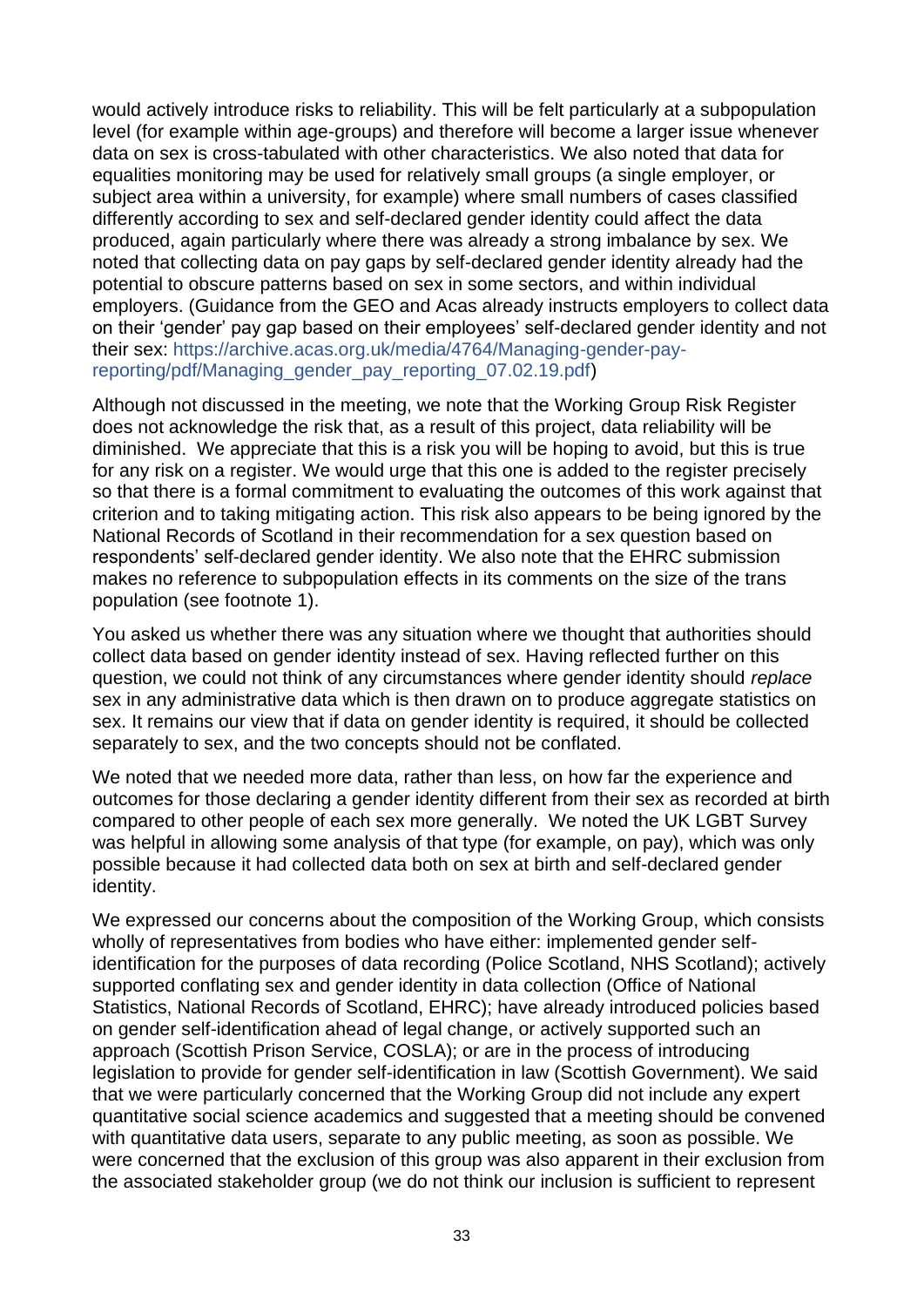the interests of this group). We felt that this lack of balance risked compromising the process.

While not discussed in the meeting, we note that the EHRC submission to the group suggests that asking a person their legal sex (with or without a Gender Recognition Certificate) may breach the Equality Act 2010, and that under the Public Sector Equality Duty (PSED) public bodies may ask for a person's self-identified sex instead of their legal sex (that the submission refers to 'forcing' a person to answer in their biological or legal sex appears to us to import into the discussion a clear bias).<sup>63</sup> This suggests that it is impossible to collect data relevant to monitoring issues relevant to the legally protected characteristic of sex without breaching the ECHR. That seems to us at minimum a contentious position that should not be taken at face value. If this view were to influence the outcome of this exercise, without formal legal advice on it being sought, we believe it would raise a question about the reasonableness of any resulting conclusions. The submission also states that data collected by public bodies would be better aligned with the census which collects data on self-identified sex. This is a view which clearly begs the question, by presupposing that what public bodies are doing now is the correct approach, which is of course what the review is intended to examine.

We remain concerned that Scotland is at a serious risk of losing the capacity to gather data that, for decades, has provided the building blocks for policy-makers and researchers to monitor and tackle discrimination based on sex, and that steps taken towards this to date have been taken without adequate due diligence, impact assessment, proper consultation with all interests affected, and general transparency. We are yet to hear any robust arguments for why public bodies in Scotland should cease to collect reliable data on sex, as distinct from self-declared gender identity.

We were reassured to hear that the final responsibility for decisions here would rest with yourself as the Scottish Government's senior statistician, rather than with the group. However, we wish to place on the record that as matters stand we are concerned about the process being followed here, particularly the level of engagement with different interests, and the degree of influence being given to organisations already committed in some way to prioritising self-declared gender identity over biological sex.

UK official statistics continue to be regarded as highly trustworthy by the British public<sup>64</sup>. A failure to consider the implications of replacing data on sex with data on self-declared gender identity imperils those levels of trust. We hope that the Working Group will engage earnestly with the concerns we have expressed above.

If it would be possible to have a copy of the minutes taken of the discussion, we would be grateful. As we are concerned about the transparency of processes, and an absence of this around this subject more generally, we will put this letter on our website.

Kind regards,

Lucy Hunter Blackburn and Dr Kath Murray

 $63$  Sex and Gender Working Group – Meeting 23 September 2019. Equality and Human Rights Commission [submission.](https://www.gov.scot/binaries/content/documents/govscot/publications/minutes/2019/09/sex-and-gender-in-data-working-group-meeting-september-2019/documents/ehrc-submission-on-collecting-and-presenting-data-on-sex-and-gender/ehrc-submission-on-collecting-and-presenting-data-on-sex-and-gender/govscot%3Adocument/EHRC%2Bsubmission%2Bon%2Bcollecting%2Band%2Bpresenting%2Bdata%2Bon%2Bsex%2Band%2Bgender..pdf?forceDownload=true)

<sup>64</sup> <http://natcen.ac.uk/our-research/research/public-confidence-in-official-statistics/>